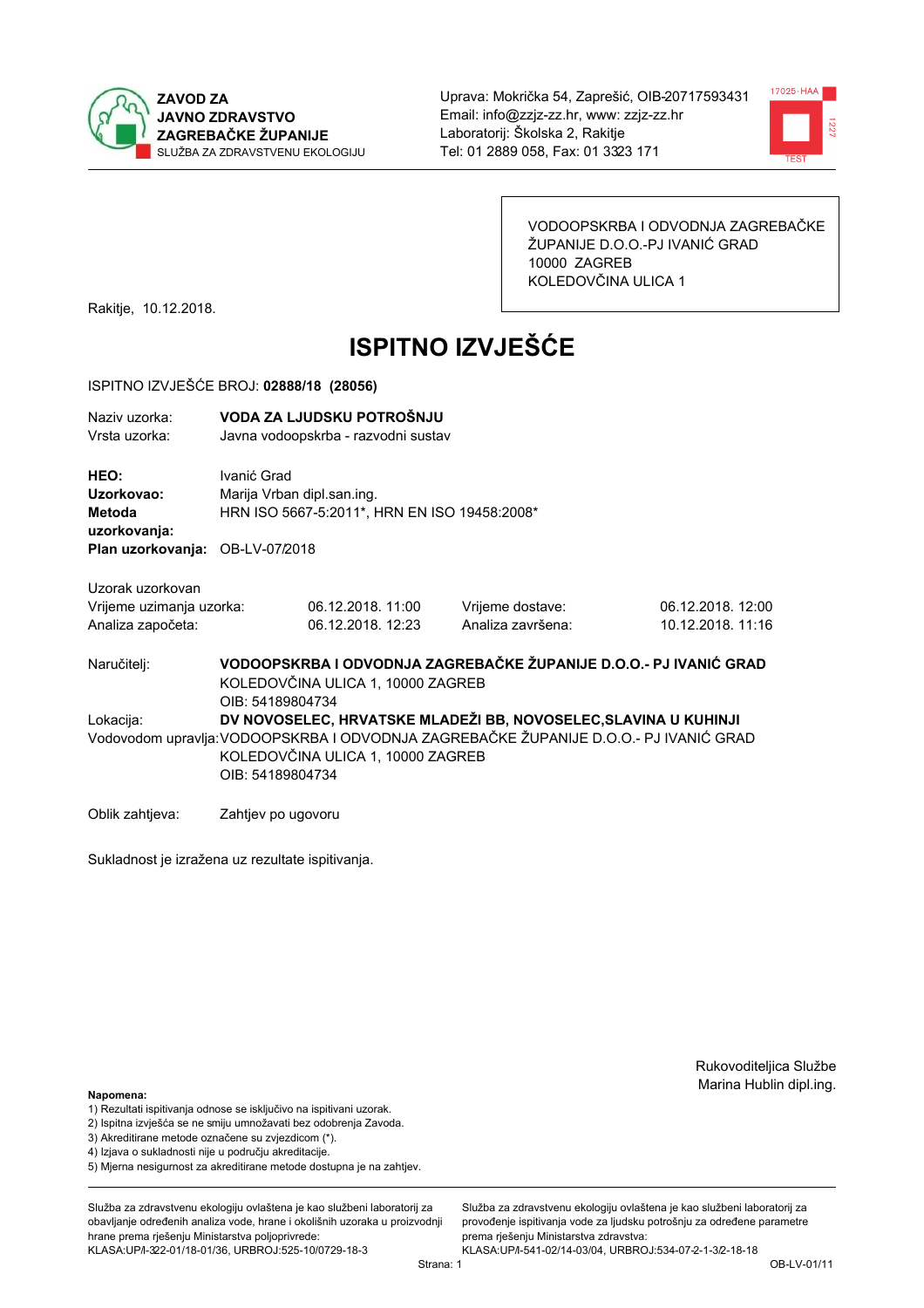## **REZULTATI ISPITIVANJA:**

Ispitno izviešće rezultat je elektroničke obrade podataka te je punovažeće bez žiga i potpisa

| Pokazatelj                | <b>Metoda</b>                           | <b>MJ</b>                   | <b>Rezultatt</b> | <b>MDK**</b>  | <b>Sukladno</b> |
|---------------------------|-----------------------------------------|-----------------------------|------------------|---------------|-----------------|
| Temperatura               | Standard Methods 21st Ed.<br>2005.2550B | $^{\circ}$ C                | 15,4             | 25            | DA              |
| Slobodni rezidualni klor  | HRN EN ISO 7393-2:2018                  | mg/L $Cl2$                  | 0,13             | 0,5           | DA              |
| Boja                      | HRN EN ISO 7887:2012                    | mg/L Pt/Co skale            | < 5              | 20            | DA              |
| Mutnoća                   | HRN EN ISO 7027-1:2016*                 | NTU jedinica                | 0,22             | 4             | DA              |
| <b>Miris</b>              | HRN EN 1622:2008                        |                             | bez              | bez           | DA              |
| <b>Okus</b>               | HRN EN 1622:2008                        |                             | bez              | bez           | DA              |
| pH                        | HRN EN ISO 10523:2012*                  | pH jedinica                 | 7,5              | $6, 5 - 9, 5$ | DA              |
| Temp.pri određivanju pH   |                                         | $^{\circ}$ C                | 14,8             |               |                 |
| Elektrovodljivost         | HRN EN 27888:2008*                      | µScm <sup>-1</sup> pri 20°C | 453              | 2.500         | DA              |
| Utrošak KMnO <sub>4</sub> | HRN EN ISO 8467:2001                    | mg/L $O_2$                  | 0,6              | 5             | DA              |
| Kloridi                   | HRN EN ISO 10304-1:2009*                | mg/L CI                     | 10               | 250           | DA              |
| Nitriti                   | HRN EN ISO 10304-1:2009*                | mg/L $(NO2)$                | < 0,050          | 0,5           | DA              |
| Nitrati                   | HRN EN ISO 10304-1:2009*                | mg/L (NO <sub>3</sub> )     | 5,5              | 50            | DA              |
| Amonij                    | HRN ISO 7150-1:1998*                    | mg/L (NH                    | < 0,05           | 0,5           | DA              |

trezultat izražen kao manje od (<) odnosi se na granicu kvantifikacije

\*\*maksimalno dozvoljena koncentracija

## Izjava o sukladnosti

Prema ispitanim parametrima uzorak vode JE SUKLADAN zahtievima članka 5. Zakona o vodi za ljudsku potrošnju (NN 56/2013, 64/2015, 104/2017) i priloga I Pravilnika o parametrima sukladnosti, metodama analize, monitoringu i planovima sigurnosti vode za ljudsku potrošnju te načinu vođenja registra pravnih osoba koje obavljaju djelatnost javne vodoopskrbe (NN 125/2017).

> Zamjena voditelja Odsjeka Marina Hublin dipl.ing.

## Odsjek za mikrobiološka ispitivanja voda

## **REZULTATI ISPITIVANJA:**

Ispitno izvješće rezultat je elektroničke obrade podataka te je punovažeće bez žiga i potpisa

| Pokazatelj             | <b>Metoda</b>           | <b>MJ</b>   | <b>Rezultat</b> | $MDK**$ | <b>Sukladno</b> |
|------------------------|-------------------------|-------------|-----------------|---------|-----------------|
| Ukupni koliformi       | HRN EN ISO 9308-1:2014* | broj/100 mL |                 | 0       | DA              |
| Escherichia coli       | HRN EN ISO 9308-1:2014* | broj/100 mL |                 | 0       | DA              |
| Enterokoki             | HRN EN ISO 7899-2:2000* | broj/100 mL |                 | 0       | DA              |
| Pseudomonas aeruginosa | HRN EN ISO 16266:2008*  | broj/100 mL | < 1             | 0       | DA              |
| Aerobne bakt -36 C/48h | HRN EN ISO 6222:2000*   | broj/1 mL   |                 | 100     | DA              |
| Aerobne bakt -22°C/72h | HRN EN ISO 6222:2000*   | broj/1 mL   |                 | 100     | DA              |

\*\* maksimalno dozvoljena koncentracija

### Izjava o sukladnosti

Prema ispitanim parametrima uzorak vode JE SUKLADAN zahtjevima članka 5. Zakona o vodi za ljudsku potrošnju (NN 56/2013, 64/2015, 104/2017) i priloga I Pravilnika o parametrima sukladnosti, metodama analize, monitoringu i planovima sigurnosti vode za ljudsku potrošnju te načinu vođenja registra pravnih osoba koje obavljaju djelatnost javne vodoopskrbe (NN 125/2017).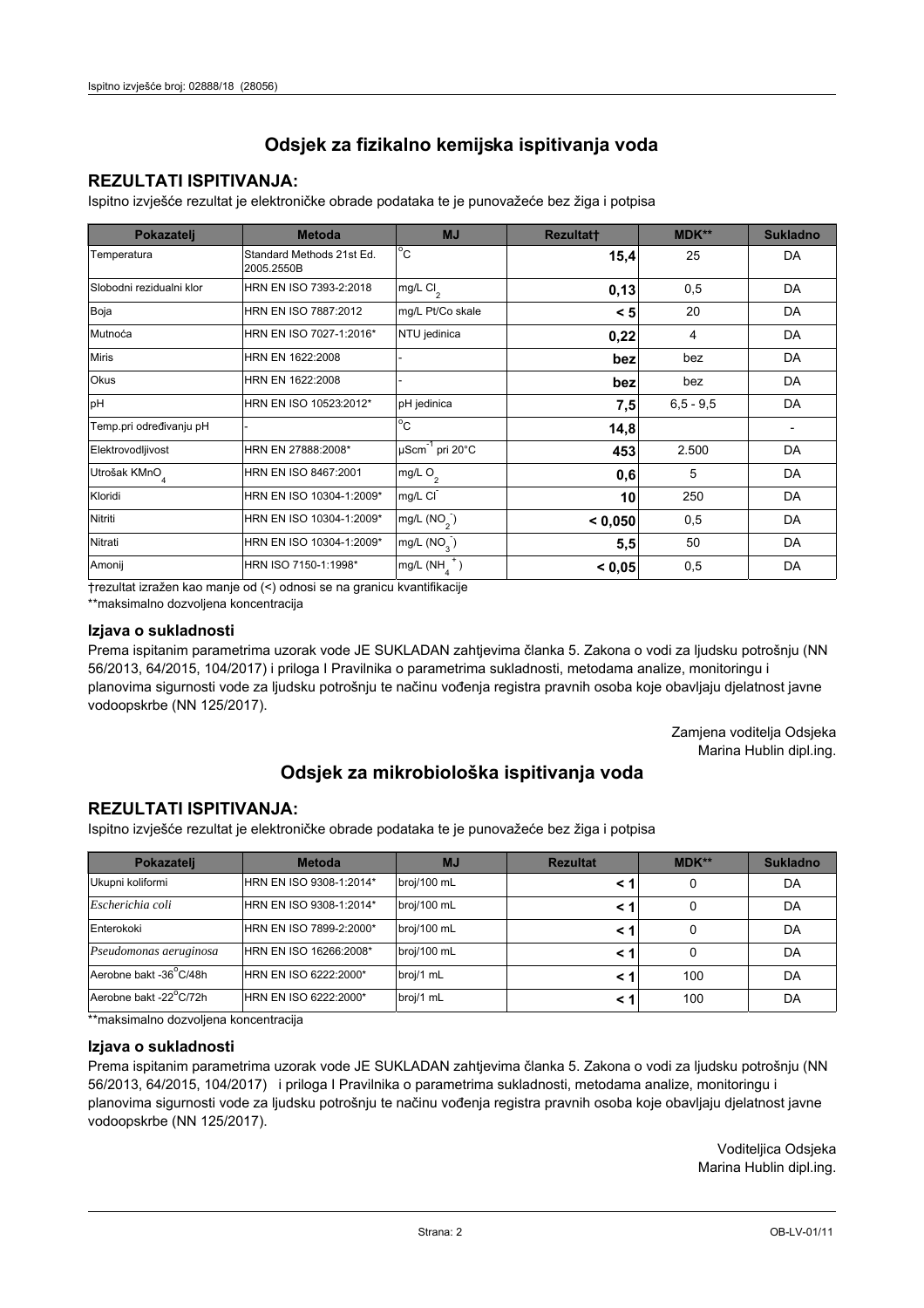



VODOOPSKRBA I ODVODNJA ZAGREBAČKE ŽUPANIJE D.O.O.-PJ IVANIĆ GRAD 10000 ZAGREB KOLEDOVČINA ULICA 1

Rakitje, 10.12.2018.

# **ISPITNO IZVJEŠĆE**

#### ISPITNO IZVJEŠĆE BROJ: 02887/18 (28055)

| Naziv uzorka:<br>Vrsta uzorka:                      |                                                                                                                            | VODA ZA LJUDSKU POTROŠNJU<br>Javna vodoopskrba - razvodni sustav |                                                                                      |                   |  |
|-----------------------------------------------------|----------------------------------------------------------------------------------------------------------------------------|------------------------------------------------------------------|--------------------------------------------------------------------------------------|-------------------|--|
| <b>HEO:</b><br>Uzorkovao:<br>Metoda<br>uzorkovanja: | Ivanić Grad<br>Marija Vrban dipl.san.ing.                                                                                  | HRN ISO 5667-5:2011*, HRN EN ISO 19458:2008*                     |                                                                                      |                   |  |
| Plan uzorkovanja: OB-LV-07/2018                     |                                                                                                                            |                                                                  |                                                                                      |                   |  |
| Uzorak uzorkovan                                    |                                                                                                                            |                                                                  |                                                                                      |                   |  |
| Vrijeme uzimanja uzorka:                            |                                                                                                                            | 06.12.2018. 10:40                                                | Vrijeme dostave:                                                                     | 06.12.2018. 12:00 |  |
| Analiza započeta:                                   |                                                                                                                            | 06.12.2018. 12:22                                                | Analiza završena:                                                                    | 10.12.2018. 11:16 |  |
| Naručitelj:                                         | VODOOPSKRBA I ODVODNJA ZAGREBAČKE ŽUPANIJE D.O.O.- PJ IVANIĆ GRAD<br>KOLEDOVČINA ULICA 1, 10000 ZAGREB<br>OIB: 54189804734 |                                                                  |                                                                                      |                   |  |
| Lokacija:                                           |                                                                                                                            |                                                                  | OŠ MILKE TRNINE, ŠKOLSKA 10, KRIŽ, SLAVINA U KUHINJI                                 |                   |  |
|                                                     | OIB: 54189804734                                                                                                           | KOLEDOVČINA ULICA 1, 10000 ZAGREB                                | Vodovodom upravlja:VODOOPSKRBA I ODVODNJA ZAGREBAČKE ŽUPANIJE D.O.O.- PJ IVANIĆ GRAD |                   |  |

Oblik zahtjeva: Zahtjev po ugovoru

Sukladnost je izražena uz rezultate ispitivanja.

Rukovoditeljica Službe Marina Hublin dipl.ing.

#### Napomena:

- 1) Rezultati ispitivanja odnose se isključivo na ispitivani uzorak.
- 2) Ispitna izvješća se ne smiju umnožavati bez odobrenja Zavoda.
- 3) Akreditirane metode označene su zvjezdicom (\*).
- 4) Iziava o sukladnosti nije u području akreditacije.
- 5) Mjerna nesigurnost za akreditirane metode dostupna je na zahtjev.

Služba za zdravstvenu ekologiju ovlaštena je kao službeni laboratorij za obavlianie određenih analiza vode, hrane i okolišnih uzoraka u proizvodniji hrane prema rješenju Ministarstva poljoprivrede: KLASA: UP/l-322-01/18-01/36, URBROJ: 525-10/0729-18-3

KLASA: UP/l-541-02/14-03/04, URBROJ: 534-07-2-1-3/2-18-18 Strana: 1

prema rješenju Ministarstva zdravstva:

Služba za zdravstvenu ekologiju ovlaštena je kao službeni laboratorij za

provođenie ispitivania vode za liudsku potrošniu za određene parametre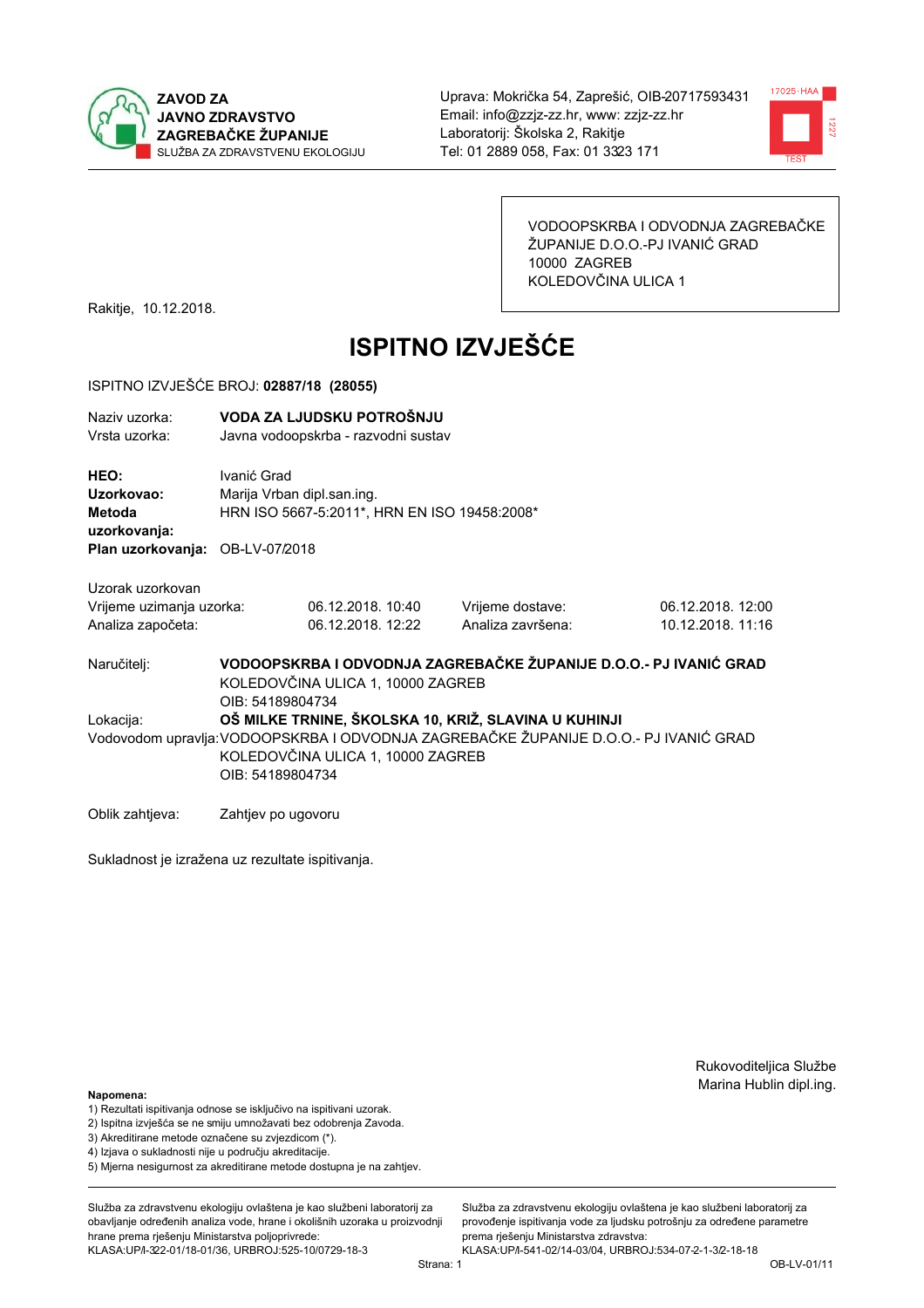## **REZULTATI ISPITIVANJA:**

Ispitno izviešće rezultat je elektroničke obrade podataka te je punovažeće bez žiga i potpisa

| Pokazatelj                | <b>Metoda</b>                           | <b>MJ</b>               | <b>Rezultatt</b> | <b>MDK**</b>  | <b>Sukladno</b> |
|---------------------------|-----------------------------------------|-------------------------|------------------|---------------|-----------------|
| Temperatura               | Standard Methods 21st Ed.<br>2005.2550B | $^{\circ}$ C            | 12,4             | 25            | DA              |
| Slobodni rezidualni klor  | HRN EN ISO 7393-2:2018                  | mg/L $Cl2$              | 0,08             | 0,5           | DA              |
| Boja                      | HRN EN ISO 7887:2012                    | mg/L Pt/Co skale        | < 5              | 20            | DA              |
| Mutnoća                   | HRN EN ISO 7027-1:2016*                 | NTU jedinica            | 0,31             | 4             | DA              |
| <b>Miris</b>              | HRN EN 1622:2008                        |                         | bez              | bez           | DA              |
| Okus                      | HRN EN 1622:2008                        |                         | bez              | bez           | DA              |
| pH                        | HRN EN ISO 10523:2012*                  | pH jedinica             | 7,5              | $6, 5 - 9, 5$ | DA              |
| Temp.pri određivanju pH   |                                         | $^{\circ}$ C            | 13,6             |               |                 |
| Elektrovodljivost         | HRN EN 27888:2008*                      | µScm-1 pri 20°C         | 436              | 2.500         | DA              |
| Utrošak KMnO <sub>4</sub> | HRN EN ISO 8467:2001                    | mg/L $O2$               | 0,7              | 5             | DA              |
| Kloridi                   | HRN EN ISO 10304-1:2009*                | mg/L CI                 | 10               | 250           | DA              |
| Nitriti                   | HRN EN ISO 10304-1:2009*                | mg/L $(NO2)$            | < 0.050          | 0,5           | DA              |
| Nitrati                   | HRN EN ISO 10304-1:2009*                | mg/L (NO <sub>3</sub> ) | 5,4              | 50            | DA              |
| Amonij                    | HRN ISO 7150-1:1998*                    | mg/L (NH                | < 0,05           | 0,5           | DA              |

trezultat izražen kao manje od (<) odnosi se na granicu kvantifikacije

\*\*maksimalno dozvoljena koncentracija

## Izjava o sukladnosti

Prema ispitanim parametrima uzorak vode JE SUKLADAN zahtievima članka 5. Zakona o vodi za ljudsku potrošnju (NN 56/2013, 64/2015, 104/2017) i priloga I Pravilnika o parametrima sukladnosti, metodama analize, monitoringu i planovima sigurnosti vode za ljudsku potrošnju te načinu vođenja registra pravnih osoba koje obavljaju djelatnost javne vodoopskrbe (NN 125/2017).

> Zamjena voditelja Odsjeka Marina Hublin dipl.ing.

## Odsjek za mikrobiološka ispitivanja voda

## **REZULTATI ISPITIVANJA:**

Ispitno izvješće rezultat je elektroničke obrade podataka te je punovažeće bez žiga i potpisa

| Pokazatelj             | <b>Metoda</b>           | <b>MJ</b>   | <b>Rezultat</b> | $MDK**$ | <b>Sukladno</b> |
|------------------------|-------------------------|-------------|-----------------|---------|-----------------|
| Ukupni koliformi       | HRN EN ISO 9308-1:2014* | broj/100 mL |                 | 0       | DA              |
| Escherichia coli       | HRN EN ISO 9308-1:2014* | broj/100 mL |                 | 0       | DA              |
| Enterokoki             | HRN EN ISO 7899-2:2000* | broj/100 mL |                 | 0       | DA              |
| Pseudomonas aeruginosa | HRN EN ISO 16266:2008*  | broj/100 mL | < 1             | 0       | DA              |
| Aerobne bakt -36 C/48h | HRN EN ISO 6222:2000*   | broj/1 mL   |                 | 100     | DA              |
| Aerobne bakt -22°C/72h | HRN EN ISO 6222:2000*   | broj/1 mL   |                 | 100     | DA              |

\*\* maksimalno dozvoljena koncentracija

### Izjava o sukladnosti

Prema ispitanim parametrima uzorak vode JE SUKLADAN zahtjevima članka 5. Zakona o vodi za ljudsku potrošnju (NN 56/2013, 64/2015, 104/2017) i priloga I Pravilnika o parametrima sukladnosti, metodama analize, monitoringu i planovima sigurnosti vode za ljudsku potrošnju te načinu vođenja registra pravnih osoba koje obavljaju djelatnost javne vodoopskrbe (NN 125/2017).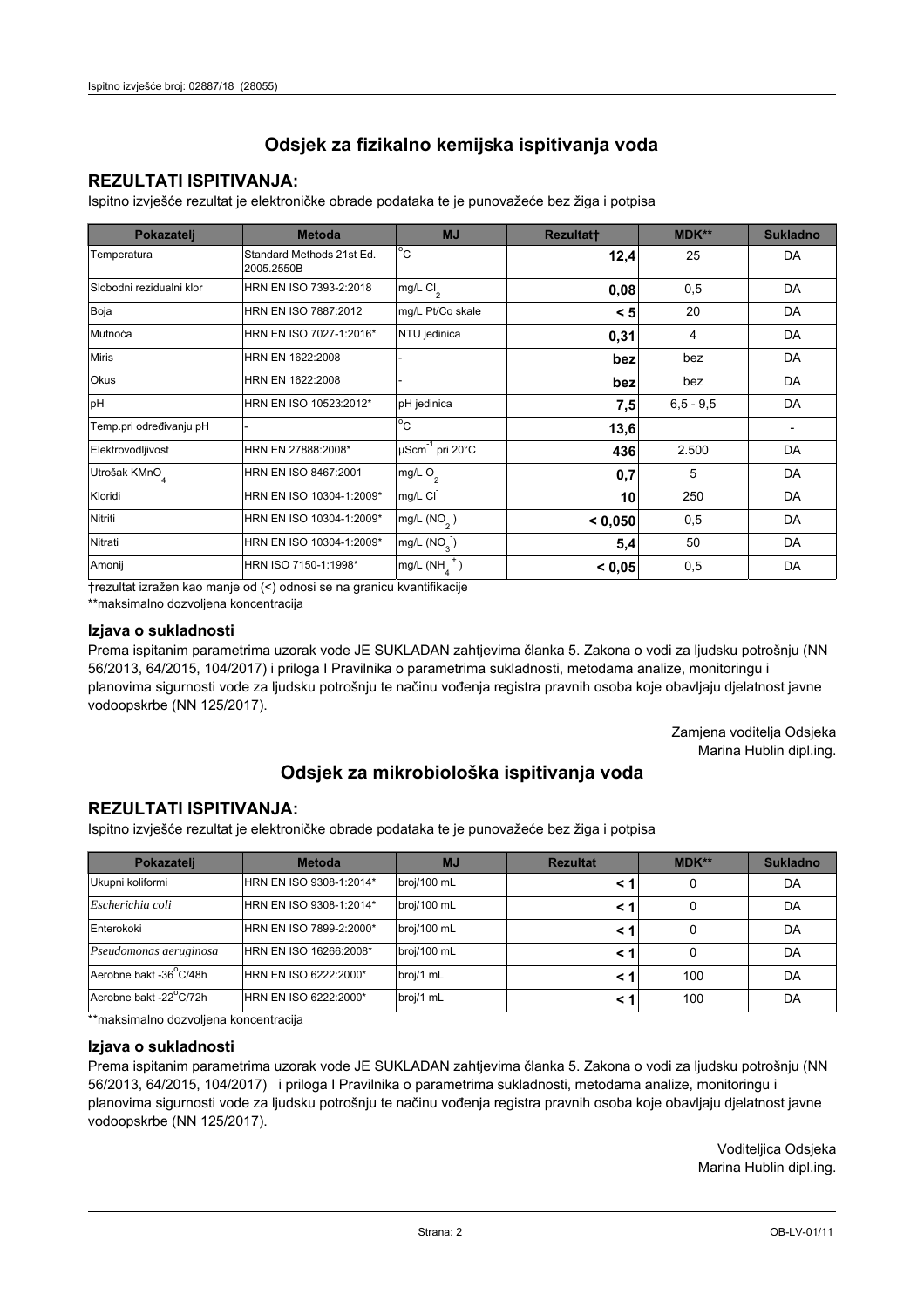



VODOOPSKRBA I ODVODNJA ZAGREBAČKE ŽUPANIJE D.O.O.-PJ IVANIĆ GRAD 10000 ZAGREB KOLEDOVČINA ULICA 1

Rakitje, 10.12.2018.

# **ISPITNO IZVJEŠĆE**

## ISPITNO IZVJEŠĆE BROJ: 02886/18 (28054)

| Naziv uzorka:<br>Vrsta uzorka:                                    | VODA ZA LJUDSKU POTROŠNJU<br>Javna vodoopskrba - razvodni sustav                                                           |                                                                            |                                                                                       |                                                                      |  |  |
|-------------------------------------------------------------------|----------------------------------------------------------------------------------------------------------------------------|----------------------------------------------------------------------------|---------------------------------------------------------------------------------------|----------------------------------------------------------------------|--|--|
| HEO:<br>Uzorkovao:<br>Metoda<br>uzorkovanja:                      | Ivanić Grad                                                                                                                | Marija Vrban dipl.san.ing.<br>HRN ISO 5667-5:2011*, HRN EN ISO 19458:2008* |                                                                                       |                                                                      |  |  |
| Plan uzorkovanja: OB-LV-07/2018                                   |                                                                                                                            |                                                                            |                                                                                       |                                                                      |  |  |
| Uzorak uzorkovan<br>Vrijeme uzimanja uzorka:<br>Analiza započeta: |                                                                                                                            | 06.12.2018. 10:10<br>06.12.2018. 12:21                                     | Vrijeme dostave:<br>Analiza završena:                                                 | 06.12.2018. 12:00<br>10.12.2018. 11:14                               |  |  |
| Naručitelj:                                                       | VODOOPSKRBA I ODVODNJA ZAGREBAČKE ŽUPANIJE D.O.O.- PJ IVANIĆ GRAD<br>KOLEDOVČINA ULICA 1, 10000 ZAGREB<br>OIB: 54189804734 |                                                                            |                                                                                       |                                                                      |  |  |
| Lokacija:                                                         | OIB: 54189804734                                                                                                           | KOLEDOVČINA ULICA 1, 10000 ZAGREB                                          | Vodovodom upravlja: VODOOPSKRBA I ODVODNJA ZAGREBAČKE ŽUPANIJE D.O.O.- PJ IVANIĆ GRAD | OŠ JOSIPA BADALIĆA, ZAGREBAČKA 11, IVANIČKO GRABERJE, SLAVINA U WC-U |  |  |

Oblik zahtjeva: Zahtjev po ugovoru

Sukladnost je izražena uz rezultate ispitivanja.

Rukovoditeljica Službe Marina Hublin dipl.ing.

#### Napomena:

- 1) Rezultati ispitivanja odnose se isključivo na ispitivani uzorak.
- 2) Ispitna izvješća se ne smiju umnožavati bez odobrenja Zavoda.
- 3) Akreditirane metode označene su zvjezdicom (\*).
- 4) Iziava o sukladnosti nije u području akreditacije.
- 5) Mjerna nesigurnost za akreditirane metode dostupna je na zahtjev.

Služba za zdravstvenu ekologiju ovlaštena je kao službeni laboratorij za obavlianie određenih analiza vode, hrane i okolišnih uzoraka u proizvodniji hrane prema rješenju Ministarstva poljoprivrede: KLASA: UP/l-322-01/18-01/36, URBROJ: 525-10/0729-18-3

Služba za zdravstvenu ekologiju ovlaštena je kao službeni laboratorij za provođenie ispitivania vode za liudsku potrošniu za određene parametre prema rješenju Ministarstva zdravstva:

KLASA: UP/l-541-02/14-03/04, URBROJ: 534-07-2-1-3/2-18-18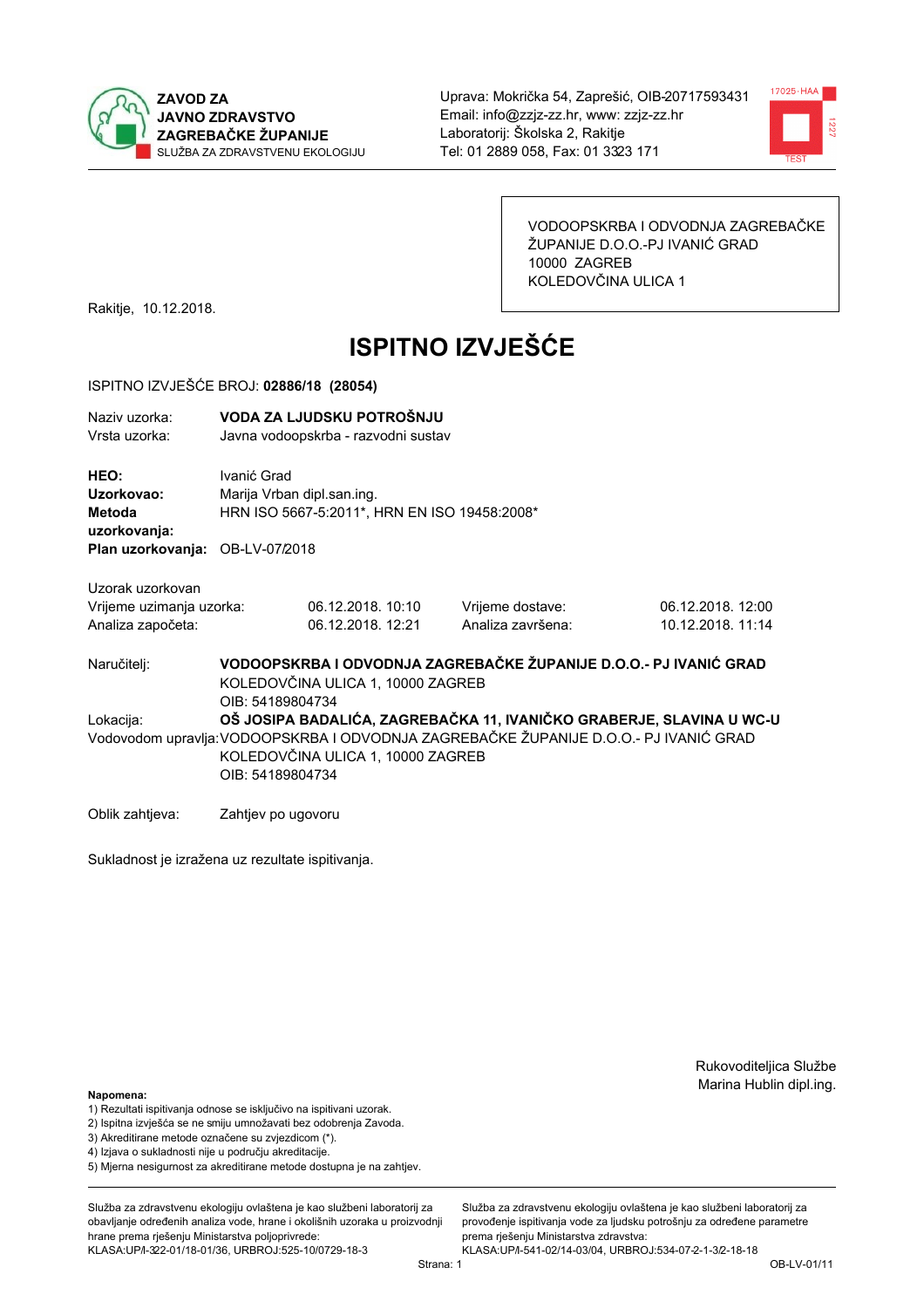## **REZULTATI ISPITIVANJA:**

Ispitno izviešće rezultat je elektroničke obrade podataka te je punovažeće bez žiga i potpisa

| Pokazatelj                | <b>Metoda</b>                           | <b>MJ</b>               | <b>Rezultatt</b> | <b>MDK**</b>  | <b>Sukladno</b> |
|---------------------------|-----------------------------------------|-------------------------|------------------|---------------|-----------------|
| Temperatura               | Standard Methods 21st Ed.<br>2005.2550B | $^{\circ}$ C            | 13,4             | 25            | DA              |
| Slobodni rezidualni klor  | HRN EN ISO 7393-2:2018                  | mg/L $Cl2$              | 0,14             | 0,5           | DA              |
| Boja                      | HRN EN ISO 7887:2012                    | mg/L Pt/Co skale        | < 5              | 20            | DA              |
| Mutnoća                   | HRN EN ISO 7027-1:2016*                 | NTU jedinica            | 0,19             | 4             | DA              |
| <b>Miris</b>              | HRN EN 1622:2008                        |                         | bez              | bez           | DA              |
| <b>Okus</b>               | HRN EN 1622:2008                        |                         | bez              | bez           | DA              |
| pH                        | HRN EN ISO 10523:2012*                  | pH jedinica             | 7,5              | $6, 5 - 9, 5$ | DA              |
| Temp.pri određivanju pH   |                                         | $^{\circ}$ C            | 13,7             |               |                 |
| Elektrovodljivost         | HRN EN 27888:2008*                      | µScm-1 pri 20°C         | 433              | 2.500         | DA              |
| Utrošak KMnO <sub>4</sub> | HRN EN ISO 8467:2001                    | mg/L $O_2$              | 0,6              | 5             | DA              |
| Kloridi                   | HRN EN ISO 10304-1:2009*                | mg/L CI                 | 10               | 250           | DA              |
| Nitriti                   | HRN EN ISO 10304-1:2009*                | mg/L $(NO2)$            | < 0,050          | 0,5           | DA              |
| Nitrati                   | HRN EN ISO 10304-1:2009*                | mg/L (NO <sub>3</sub> ) | 5,8              | 50            | DA              |
| Amonij                    | HRN ISO 7150-1:1998*                    | mg/L (NH                | < 0,05           | 0,5           | DA              |

trezultat izražen kao manje od (<) odnosi se na granicu kvantifikacije

\*\*maksimalno dozvoljena koncentracija

## Izjava o sukladnosti

Prema ispitanim parametrima uzorak vode JE SUKLADAN zahtievima članka 5. Zakona o vodi za ljudsku potrošnju (NN 56/2013, 64/2015, 104/2017) i priloga I Pravilnika o parametrima sukladnosti, metodama analize, monitoringu i planovima sigurnosti vode za ljudsku potrošnju te načinu vođenja registra pravnih osoba koje obavljaju djelatnost javne vodoopskrbe (NN 125/2017).

> Zamjena voditelja Odsjeka Marina Hublin dipl.ing.

## Odsjek za mikrobiološka ispitivanja voda

## **REZULTATI ISPITIVANJA:**

Ispitno izvješće rezultat je elektroničke obrade podataka te je punovažeće bez žiga i potpisa

| Pokazatelj             | <b>Metoda</b>           | <b>MJ</b>   | <b>Rezultat</b> | $MDK**$ | <b>Sukladno</b> |
|------------------------|-------------------------|-------------|-----------------|---------|-----------------|
| Ukupni koliformi       | HRN EN ISO 9308-1:2014* | broj/100 mL |                 | 0       | DA              |
| Escherichia coli       | HRN EN ISO 9308-1:2014* | broj/100 mL |                 | 0       | DA              |
| Enterokoki             | HRN EN ISO 7899-2:2000* | broj/100 mL |                 | 0       | DA              |
| Pseudomonas aeruginosa | HRN EN ISO 16266:2008*  | broj/100 mL | < 1             | 0       | DA              |
| Aerobne bakt -36 C/48h | HRN EN ISO 6222:2000*   | broj/1 mL   |                 | 100     | DA              |
| Aerobne bakt -22°C/72h | HRN EN ISO 6222:2000*   | broj/1 mL   |                 | 100     | DA              |

\*\* maksimalno dozvoljena koncentracija

### Izjava o sukladnosti

Prema ispitanim parametrima uzorak vode JE SUKLADAN zahtjevima članka 5. Zakona o vodi za ljudsku potrošnju (NN 56/2013, 64/2015, 104/2017) i priloga I Pravilnika o parametrima sukladnosti, metodama analize, monitoringu i planovima sigurnosti vode za ljudsku potrošnju te načinu vođenja registra pravnih osoba koje obavljaju djelatnost javne vodoopskrbe (NN 125/2017).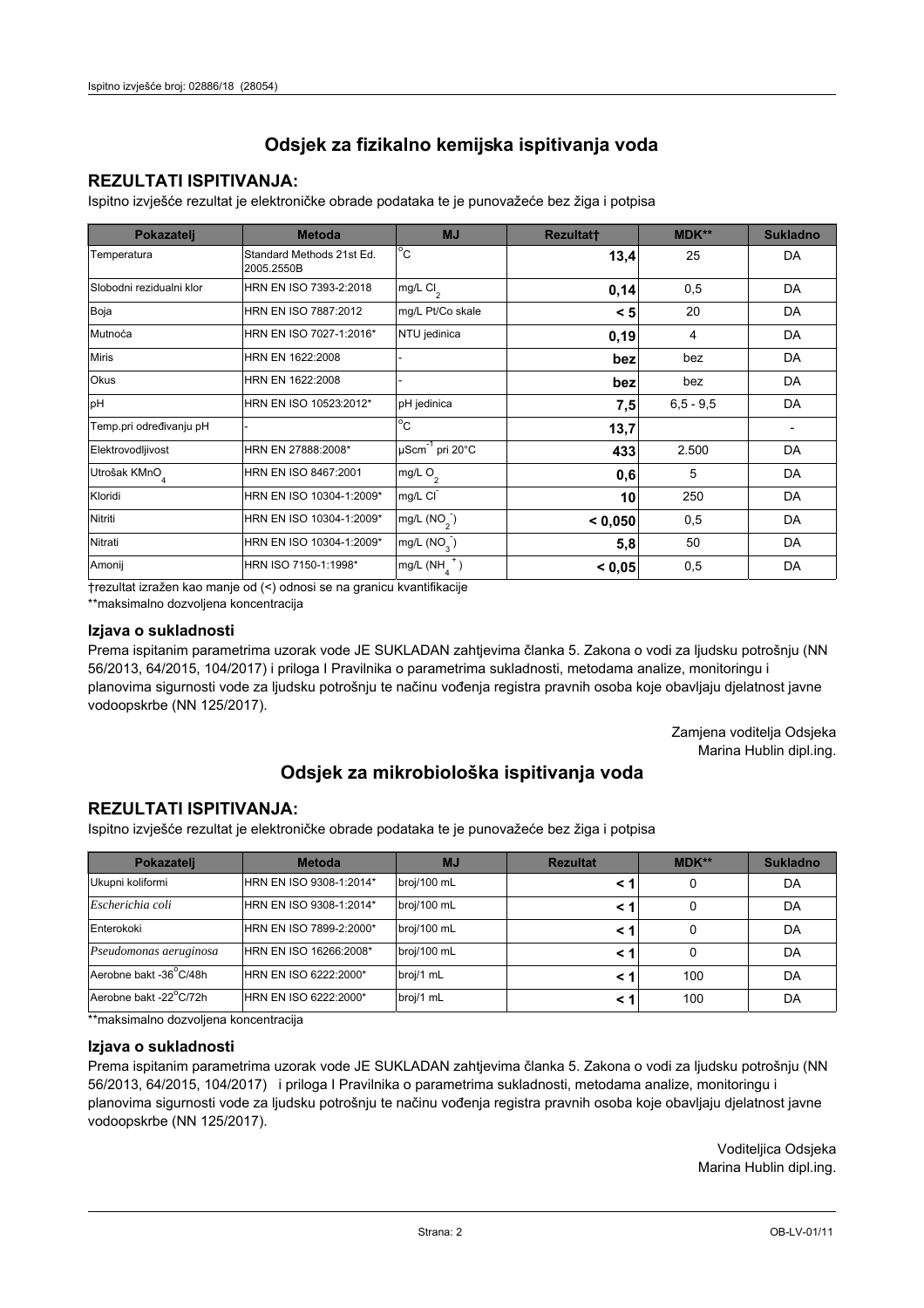



VODOOPSKRBA I ODVODNJA ZAGREBAČKE ŽUPANIJE D.O.O.-PJ IVANIĆ GRAD 10000 ZAGREB KOLEDOVČINA ULICA 1

Rakitje, 10.12.2018.

# **ISPITNO IZVJEŠĆE**

### ISPITNO IZVJEŠĆE BROJ: 02885/18 (28053)

| Naziv uzorka:<br>Vrsta uzorka:  |                    | VODA ZA LJUDSKU POTROŠNJU-B ANALIZA<br>Javna vodoopskrba - razvodni sustav |                                                                                       |                                                                     |  |  |  |
|---------------------------------|--------------------|----------------------------------------------------------------------------|---------------------------------------------------------------------------------------|---------------------------------------------------------------------|--|--|--|
| HEO:<br>Uzorkovao:              | Ivanić Grad        | Marija Vrban dipl.san.ing.                                                 |                                                                                       |                                                                     |  |  |  |
| Metoda<br>uzorkovanja:          |                    | HRN ISO 5667-5:2011*, HRN EN ISO 19458:2008*                               |                                                                                       |                                                                     |  |  |  |
| Plan uzorkovanja: OB-LV-07/2018 |                    |                                                                            |                                                                                       |                                                                     |  |  |  |
| Uzorak uzorkovan                |                    |                                                                            |                                                                                       |                                                                     |  |  |  |
| Vrijeme uzimanja uzorka:        |                    | 06.12.2018.09:50                                                           | Vrijeme dostave:                                                                      | 06.12.2018. 12:00                                                   |  |  |  |
| Analiza započeta:               |                    | 06.12.2018. 12:21                                                          | Analiza završena:                                                                     | 10.12.2018. 11:13                                                   |  |  |  |
| Naručitelj:                     | OIB: 54189804734   | KOLEDOVČINA ULICA 1, 10000 ZAGREB                                          | VODOOPSKRBA I ODVODNJA ZAGREBAČKE ŽUPANIJE D.O.O.- PJ IVANIĆ GRAD                     |                                                                     |  |  |  |
| Lokacija:                       | <b>POSTROJENJU</b> |                                                                            |                                                                                       | VODOVODNI ODVOJAK, REZERVOAR VODE SOBOČANI, KLOŠTAR IVANIĆ, SLAVINA |  |  |  |
|                                 | OIB: 54189804734   | KOLEDOVČINA ULICA 1, 10000 ZAGREB                                          | Vodovodom upravlja: VODOOPSKRBA I ODVODNJA ZAGREBAČKE ŽUPANIJE D.O.O.- PJ IVANIĆ GRAD |                                                                     |  |  |  |
| Oblik zahtjeva:                 | Zahtjev po ugovoru |                                                                            |                                                                                       |                                                                     |  |  |  |

Sukladnost je izražena uz rezultate ispitivanja.

Rukovoditeljica Službe Marina Hublin dipl.ing.

Ù

## Napomena:

- 1) Rezultati ispitivanja odnose se isključivo na ispitivani uzorak.
- 2) Ispitna izvješća se ne smiju umnožavati bez odobrenja Zavoda.
- 3) Akreditirane metode označene su zvjezdicom (\*).
- 4) Iziava o sukladnosti nije u području akreditacije.
- 5) Mjerna nesigurnost za akreditirane metode dostupna je na zahtjev.

Služba za zdravstvenu ekologiju ovlaštena je kao službeni laboratorij za obavlianie određenih analiza vode, hrane i okolišnih uzoraka u proizvodniji hrane prema rješenju Ministarstva poljoprivrede: KLASA: UP/l-322-01/18-01/36, URBROJ: 525-10/0729-18-3

KLASA: UP/l-541-02/14-03/04, URBROJ: 534-07-2-1-3/2-18-18 Strana: 1

prema rješenju Ministarstva zdravstva:

Služba za zdravstvenu ekologiju ovlaštena je kao službeni laboratorij za

provođenie ispitivania vode za liudsku potrošniu za određene parametre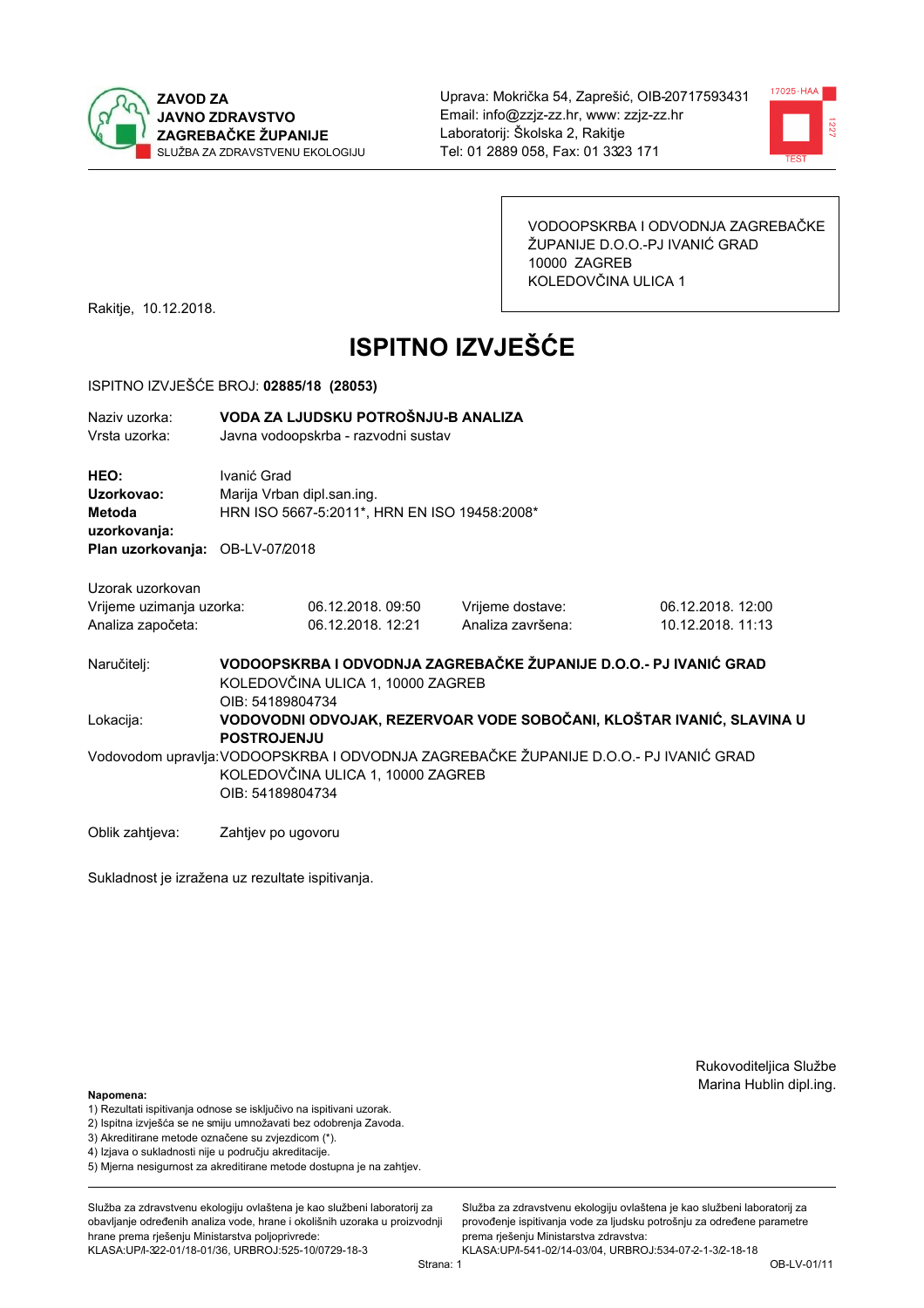## **REZULTATI ISPITIVANJA:**

Ispitno izviešće rezultat je elektroničke obrade podataka te je punovažeće bez žiga i potpisa

| Pokazatelj               | <b>Metoda</b>                           | <b>MJ</b>               | Rezultatt | MDK**         | <b>Sukladno</b> |
|--------------------------|-----------------------------------------|-------------------------|-----------|---------------|-----------------|
| Temperatura              | Standard Methods 21st Ed.<br>2005.2550B | $^{\circ}$ C            | 14        | 25            | DA              |
| Slobodni rezidualni klor | HRN EN ISO 7393-2:2018                  | mg/L Cl <sub>2</sub>    | 0,12      | 0,5           | DA              |
| Boja                     | HRN EN ISO 7887:2012                    | mg/L Pt/Co skale        | < 5       | 20            | DA              |
| Mutnoća                  | HRN EN ISO 7027-1:2016*                 | NTU jedinica            | 0,25      | 4             | DA              |
| <b>Miris</b>             | HRN EN 1622:2008                        |                         | bez       | bez           | DA              |
| Okus                     | HRN EN 1622:2008                        |                         | bez       | bez           | DA              |
| pH                       | HRN EN ISO 10523:2012*                  | pH jedinica             | 7,5       | $6, 5 - 9, 5$ | DA              |
| Temp.pri određivanju pH  |                                         | $^{\circ}$ C            | 13,5      |               |                 |
| Elektrovodljivost        | HRN EN 27888:2008*                      | µScm-1 pri 20°C         | 431       | 2.500         | DA              |
| Utrošak KMnO             | HRN EN ISO 8467:2001                    | mg/L O <sub>2</sub>     | 0,7       | 5             | DA              |
| Kloridi                  | HRN EN ISO 10304-1:2009*                | mg/L CI                 | 10        | 250           | <b>DA</b>       |
| Nitriti                  | HRN EN ISO 10304-1:2009*                | mg/L $(NO2)$            | < 0.050   | 0,5           | DA              |
| Nitrati                  | HRN EN ISO 10304-1:2009*                | mg/L (NO <sub>3</sub> ) | 5,8       | 50            | DA              |
| Amonij                   | HRN ISO 7150-1:1998*                    | mg/L $(NH_4^+)$         | < 0,05    | 0,5           | DA              |
| Mangan (Mn)              | Hach LCW 532                            | µg/L                    | < 5       | 50            | DA              |

trezultat izražen kao manje od (<) odnosi se na granicu kvantifikacije

\*\*maksimalno dozvoljena koncentracija

### Izjava o sukladnosti

Prema ispitanim parametrima uzorak vode JE SUKLADAN zahtjevima članka 5. Zakona o vodi za ljudsku potrošnju (NN 56/2013, 64/2015, 104/2017) i priloga I Pravilnika o parametrima sukladnosti, metodama analize, monitoringu i planovima sigurnosti vode za ljudsku potrošnju te načinu vođenja registra pravnih osoba koje obavljaju djelatnost javne vodoopskrbe (NN 125/2017).

> Zamjena voditelja Odsjeka Marina Hublin dipl.ing.

## Odsjek za mikrobiološka ispitivanja voda

## **REZULTATI ISPITIVANJA:**

Ispitno izvješće rezultat je elektroničke obrade podataka te je punovažeće bez žiga i potpisa

| Pokazatelj             | <b>Metoda</b>           | <b>MJ</b>   | <b>Rezultat</b> | <b>MDK**</b> | <b>Sukladno</b> |
|------------------------|-------------------------|-------------|-----------------|--------------|-----------------|
| Ukupni koliformi       | HRN EN ISO 9308-1:2014* | broj/100 mL |                 | 0            | DA              |
| Escherichia coli       | HRN EN ISO 9308-1:2014* | broj/100 mL |                 | 0            | DA              |
| Enterokoki             | HRN EN ISO 7899-2:2000* | broj/100 mL | < 1             | 0            | DA              |
| Pseudomonas aeruginosa | HRN EN ISO 16266:2008*  | broj/100 mL | < 1             | 0            | DA              |
| Aerobne bakt -36°C/48h | HRN EN ISO 6222:2000*   | broj/1 mL   | < '             | 100          | DA              |
| Aerobne bakt -22°C/72h | HRN EN ISO 6222:2000*   | broj/1 mL   | < 1             | 100          | DA              |

\*\*maksimalno dozvoljena koncentracija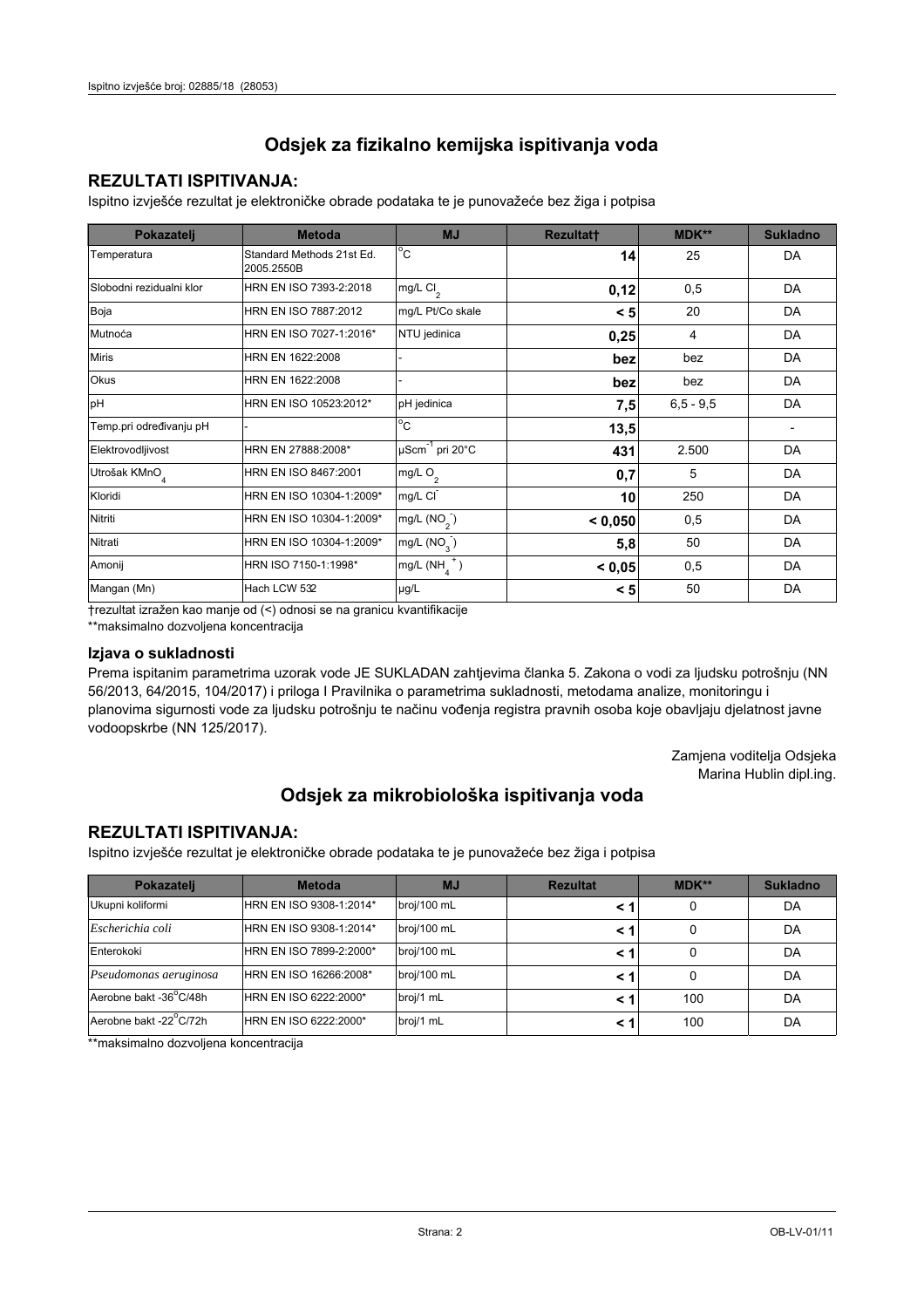## Izjava o sukladnosti

Prema ispitanim parametrima uzorak vode JE SUKLADAN zahtjevima članka 5. Zakona o vodi za ljudsku potrošnju (NN 56/2013, 64/2015, 104/2017) i priloga I Pravilnika o parametrima sukladnosti, metodama analize, monitoringu i planovima sigurnosti vode za ljudsku potrošnju te načinu vođenja registra pravnih osoba koje obavljaju djelatnost javne vodoopskrbe (NN 125/2017).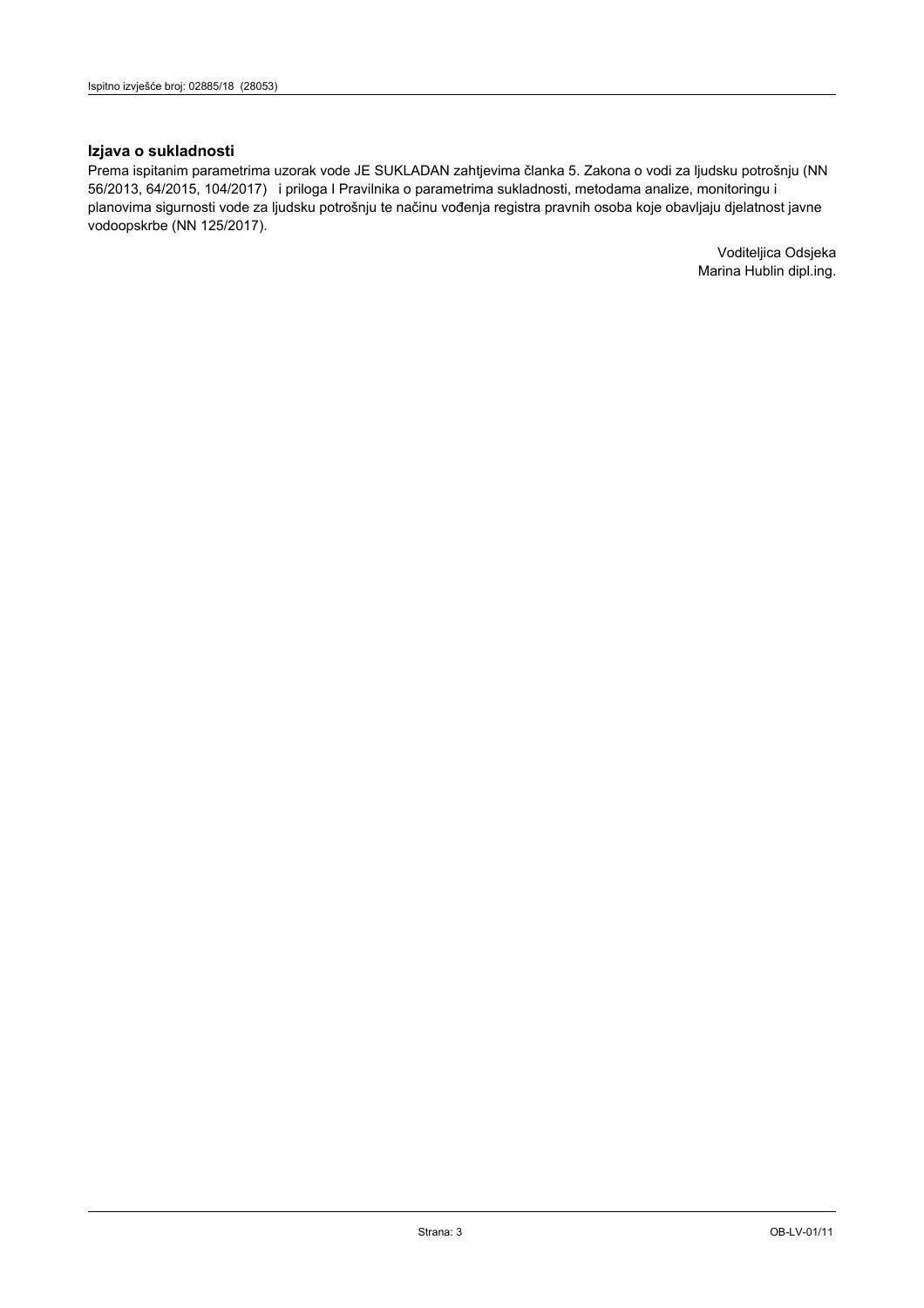



VODOOPSKRBA I ODVODNJA ZAGREBAČKE ŽUPANIJE D.O.O.-PJ IVANIĆ GRAD 10000 ZAGREB KOLEDOVČINA ULICA 1

Rakitje, 10.12.2018.

# **ISPITNO IZVJEŠĆE**

#### ISPITNO IZVJEŠĆE BROJ: 02884/18 (28052)

| Naziv uzorka:<br>Vrsta uzorka:  | VODA ZA LJUDSKU POTROŠNJU<br>Javna vodoopskrba - razvodni sustav |                            |                  |  |  |  |
|---------------------------------|------------------------------------------------------------------|----------------------------|------------------|--|--|--|
| HEO:                            | Ivanić Grad                                                      |                            |                  |  |  |  |
| Uzorkovao:                      |                                                                  | Marija Vrban dipl.san.ing. |                  |  |  |  |
| Metoda<br>uzorkovanja:          | HRN ISO 5667-5:2011*, HRN EN ISO 19458:2008*                     |                            |                  |  |  |  |
| Plan uzorkovanja: OB-LV-07/2018 |                                                                  |                            |                  |  |  |  |
| Uzorak uzorkovan                |                                                                  |                            |                  |  |  |  |
| Vrijeme uzimanja uzorka:        |                                                                  | 06.12.2018.09:30           | Vrijeme dostave: |  |  |  |
| Analiza započeta:               | 06.12.2018. 12:18<br>Analiza završena:                           |                            |                  |  |  |  |

06.12.2018. 12:00 10.12.2018. 11:13

VODOOPSKRBA I ODVODNJA ZAGREBAČKE ŽUPANIJE D.O.O.- PJ IVANIĆ GRAD Naručitelj: KOLEDOVČINA ULICA 1, 10000 ZAGREB OIB: 54189804734 OŠ BRAĆE RADIĆA. ŠKOLSKA 20. KLOŠTAR IVANIĆ. SLAVINA U KUHINJI Lokacija: Vodovodom upravlja: VODOOPSKRBA I ODVODNJA ZAGREBAČKE ŽUPANIJE D.O.O.- PJ IVANIĆ GRAD KOLEDOVČINA ULICA 1, 10000 ZAGREB OIB: 54189804734

Oblik zahtjeva: Zahtjev po ugovoru

Sukladnost je izražena uz rezultate ispitivanja.

Rukovoditeljica Službe Marina Hublin dipl.ing.

#### Napomena:

- 1) Rezultati ispitivanja odnose se isključivo na ispitivani uzorak.
- 2) Ispitna izvješća se ne smiju umnožavati bez odobrenja Zavoda.
- 3) Akreditirane metode označene su zvjezdicom (\*).
- 4) Iziava o sukladnosti nije u području akreditacije.
- 5) Mjerna nesigurnost za akreditirane metode dostupna je na zahtjev.

Služba za zdravstvenu ekologiju ovlaštena je kao službeni laboratorij za obavlianie određenih analiza vode, hrane i okolišnih uzoraka u proizvodniji hrane prema rješenju Ministarstva poljoprivrede: KLASA: UP/l-322-01/18-01/36, URBROJ: 525-10/0729-18-3

Služba za zdravstvenu ekologiju ovlaštena je kao službeni laboratorij za provođenie ispitivania vode za liudsku potrošniu za određene parametre prema riešenju Ministarstva zdravstva:

KLASA: UP/l-541-02/14-03/04, URBROJ: 534-07-2-1-3/2-18-18 Strana: 1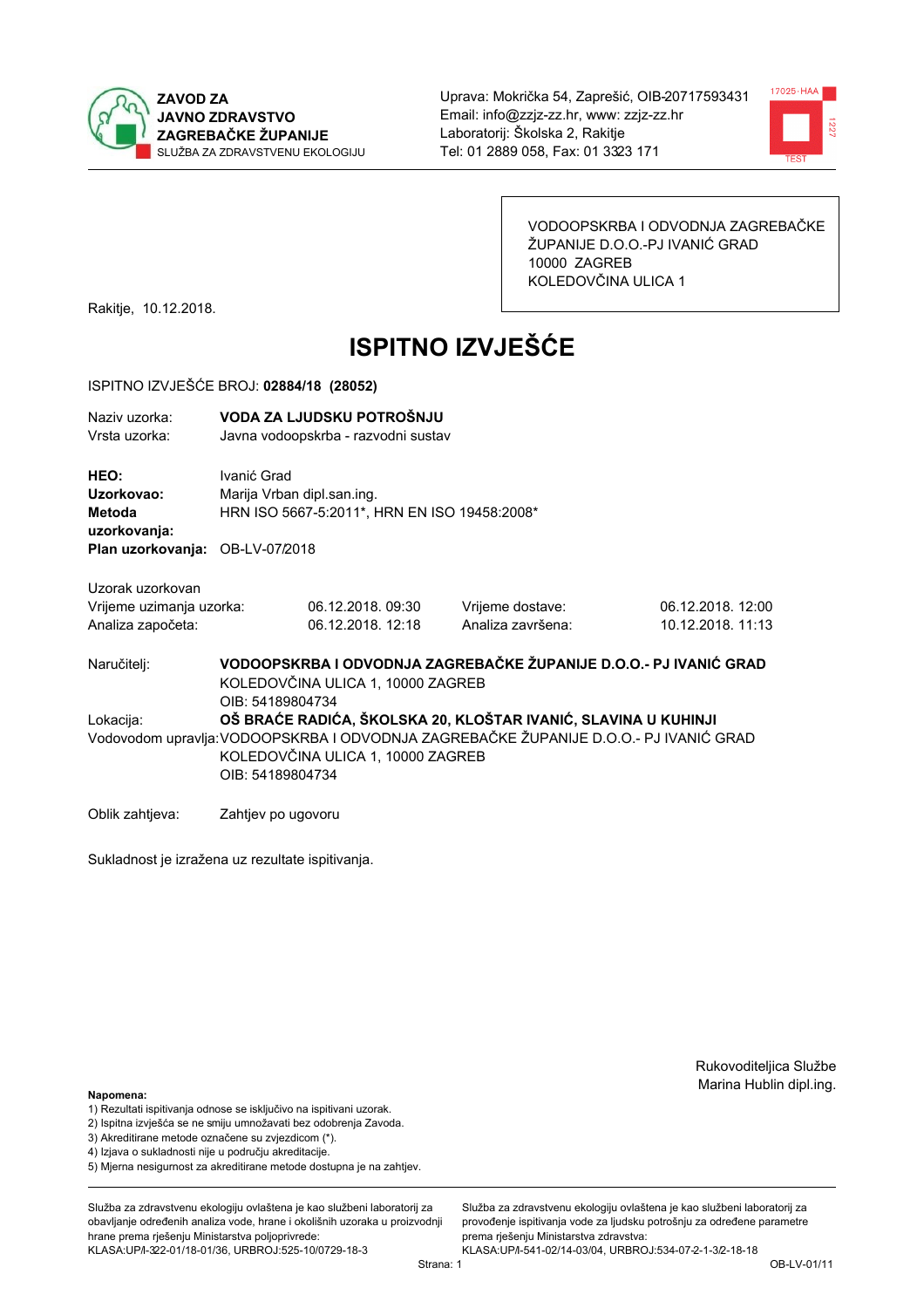## **REZULTATI ISPITIVANJA:**

Ispitno izviešće rezultat je elektroničke obrade podataka te je punovažeće bez žiga i potpisa

| Pokazatelj                | <b>Metoda</b>                           | <b>MJ</b>               | <b>Rezultatt</b> | <b>MDK**</b>  | <b>Sukladno</b> |
|---------------------------|-----------------------------------------|-------------------------|------------------|---------------|-----------------|
| Temperatura               | Standard Methods 21st Ed.<br>2005.2550B | $^{\circ}$ C            | 13,8             | 25            | DA              |
| Slobodni rezidualni klor  | HRN EN ISO 7393-2:2018                  | mg/L $Cl2$              | 0,18             | 0,5           | DA              |
| Boja                      | HRN EN ISO 7887:2012                    | mg/L Pt/Co skale        | < 5              | 20            | DA              |
| Mutnoća                   | HRN EN ISO 7027-1:2016*                 | NTU jedinica            | 0,24             | 4             | DA              |
| <b>Miris</b>              | HRN EN 1622:2008                        |                         | bez              | bez           | DA              |
| <b>Okus</b>               | HRN EN 1622:2008                        |                         | bez              | bez           | DA              |
| pH                        | HRN EN ISO 10523:2012*                  | pH jedinica             | 7,5              | $6, 5 - 9, 5$ | DA              |
| Temp.pri određivanju pH   |                                         | $^{\circ}$ C            | 13,5             |               |                 |
| Elektrovodljivost         | HRN EN 27888:2008*                      | µScm-1 pri 20°C         | 424              | 2.500         | DA              |
| Utrošak KMnO <sub>4</sub> | HRN EN ISO 8467:2001                    | mg/L $O_2$              | 1,0              | 5             | DA              |
| Kloridi                   | HRN EN ISO 10304-1:2009*                | mg/L CI                 | 10               | 250           | DA              |
| Nitriti                   | HRN EN ISO 10304-1:2009*                | mg/L $(NO2)$            | < 0,050          | 0,5           | DA              |
| Nitrati                   | HRN EN ISO 10304-1:2009*                | mg/L (NO <sub>3</sub> ) | 5,5              | 50            | DA              |
| Amonij                    | HRN ISO 7150-1:1998*                    | mg/L (NH                | < 0,05           | 0,5           | DA              |

trezultat izražen kao manje od (<) odnosi se na granicu kvantifikacije

\*\*maksimalno dozvoljena koncentracija

## Izjava o sukladnosti

Prema ispitanim parametrima uzorak vode JE SUKLADAN zahtievima članka 5. Zakona o vodi za ljudsku potrošnju (NN 56/2013, 64/2015, 104/2017) i priloga I Pravilnika o parametrima sukladnosti, metodama analize, monitoringu i planovima sigurnosti vode za ljudsku potrošnju te načinu vođenja registra pravnih osoba koje obavljaju djelatnost javne vodoopskrbe (NN 125/2017).

> Zamjena voditelja Odsjeka Marina Hublin dipl.ing.

## Odsjek za mikrobiološka ispitivanja voda

## **REZULTATI ISPITIVANJA:**

Ispitno izvješće rezultat je elektroničke obrade podataka te je punovažeće bez žiga i potpisa

| Pokazatelj             | <b>Metoda</b>           | <b>MJ</b>   | <b>Rezultat</b> | MDK** | <b>Sukladno</b> |
|------------------------|-------------------------|-------------|-----------------|-------|-----------------|
| Ukupni koliformi       | HRN EN ISO 9308-1:2014* | broj/100 mL |                 | 0     | DA              |
| Escherichia coli       | HRN EN ISO 9308-1:2014* | broj/100 mL |                 | 0     | DA              |
| Enterokoki             | HRN EN ISO 7899-2:2000* | broj/100 mL |                 | 0     | DA              |
| Pseudomonas aeruginosa | HRN EN ISO 16266:2008*  | broj/100 mL | < 1             | 0     | DA              |
| Aerobne bakt -36 C/48h | HRN EN ISO 6222:2000*   | broj/1 mL   |                 | 100   | DA              |
| Aerobne bakt -22°C/72h | HRN EN ISO 6222:2000*   | broj/1 mL   |                 | 100   | DA              |

\*\* maksimalno dozvoljena koncentracija

### Izjava o sukladnosti

Prema ispitanim parametrima uzorak vode JE SUKLADAN zahtjevima članka 5. Zakona o vodi za ljudsku potrošnju (NN 56/2013, 64/2015, 104/2017) i priloga I Pravilnika o parametrima sukladnosti, metodama analize, monitoringu i planovima sigurnosti vode za ljudsku potrošnju te načinu vođenja registra pravnih osoba koje obavljaju djelatnost javne vodoopskrbe (NN 125/2017).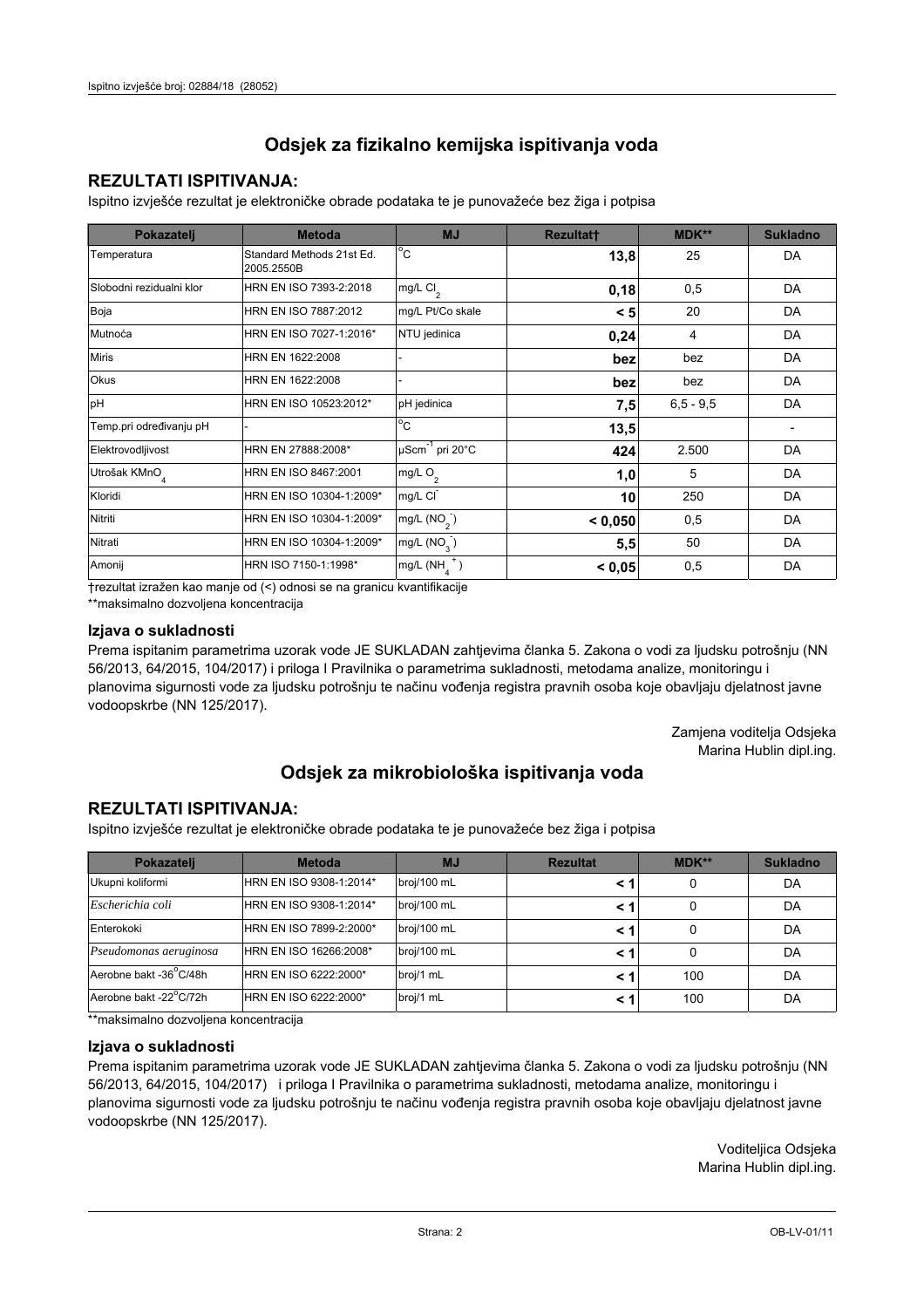



VODOOPSKRBA I ODVODNJA ZAGREBAČKE ŽUPANIJE D.O.O.-PJ IVANIĆ GRAD 10000 ZAGREB KOLEDOVČINA ULICA 1

Rakitje, 10.12.2018.

# **ISPITNO IZVJEŠĆE**

#### ISPITNO IZVJEŠĆE BROJ: 02883/18 (28051)

| Naziv uzorka:<br>Vrsta uzorka: | VODA ZA LJUDSKU POTROŠNJU<br>Javna vodoopskrba - razvodni sustav |  |
|--------------------------------|------------------------------------------------------------------|--|
| <b>HEO:</b><br>Uzorkovao:      | Ivanić Grad<br>Marija Vrban dipl.san.ing.                        |  |
| 88 - 4 - - 1 -                 | LIBN IOO FOOT F-0044* LIBN FN IOO 404F0-0000*                    |  |

Metoda HRN ISO 5667-5:2011\*, HRN EN ISO 19458:2008 uzorkovanja:

Plan uzorkovanja: OB-LV-07/2018

| Uzorak uzorkovan |  |
|------------------|--|
|                  |  |

| Vrijeme uzimanja uzorka: | 06.12.2018.09:10  | Vrijeme dostave:  | 06.12.2018. 12:00 |
|--------------------------|-------------------|-------------------|-------------------|
| Analiza započeta:        | 06.12.2018. 12:18 | Analiza završena: | 10.12.2018. 11:13 |

VODOOPSKRBA I ODVODNJA ZAGREBAČKE ŽUPANIJE D.O.O.- PJ IVANIĆ GRAD Naručitelj: KOLEDOVČINA ULICA 1, 10000 ZAGREB OIB: 54189804734 DV PROLJEĆE. NAFTAPLINSKA BB. KLOŠTAR IVANIĆ, SLAVINA U KUHINJI Lokacija: Vodovodom upravlja: VODOOPSKRBA I ODVODNJA ZAGREBAČKE ŽUPANIJE D.O.O.- PJ IVANIĆ GRAD KOLEDOVČINA ULICA 1, 10000 ZAGREB OIB: 54189804734

Oblik zahtjeva: Zahtjev po ugovoru

Sukladnost je izražena uz rezultate ispitivanja.

Rukovoditeljica Službe Marina Hublin dipl.ing.

#### Napomena:

- 1) Rezultati ispitivanja odnose se isključivo na ispitivani uzorak.
- 2) Ispitna izvješća se ne smiju umnožavati bez odobrenja Zavoda.
- 3) Akreditirane metode označene su zvjezdicom (\*).
- 4) Iziava o sukladnosti nije u području akreditacije.
- 5) Mjerna nesigurnost za akreditirane metode dostupna je na zahtjev.

Služba za zdravstvenu ekologiju ovlaštena je kao službeni laboratorij za obavlianie određenih analiza vode, hrane i okolišnih uzoraka u proizvodniji hrane prema rješenju Ministarstva poljoprivrede: KLASA: UP/l-322-01/18-01/36, URBROJ: 525-10/0729-18-3

Služba za zdravstvenu ekologiju ovlaštena je kao službeni laboratorij za provođenie ispitivania vode za liudsku potrošniu za određene parametre prema riešenju Ministarstva zdravstva:

KLASA: UP/l-541-02/14-03/04, URBROJ: 534-07-2-1-3/2-18-18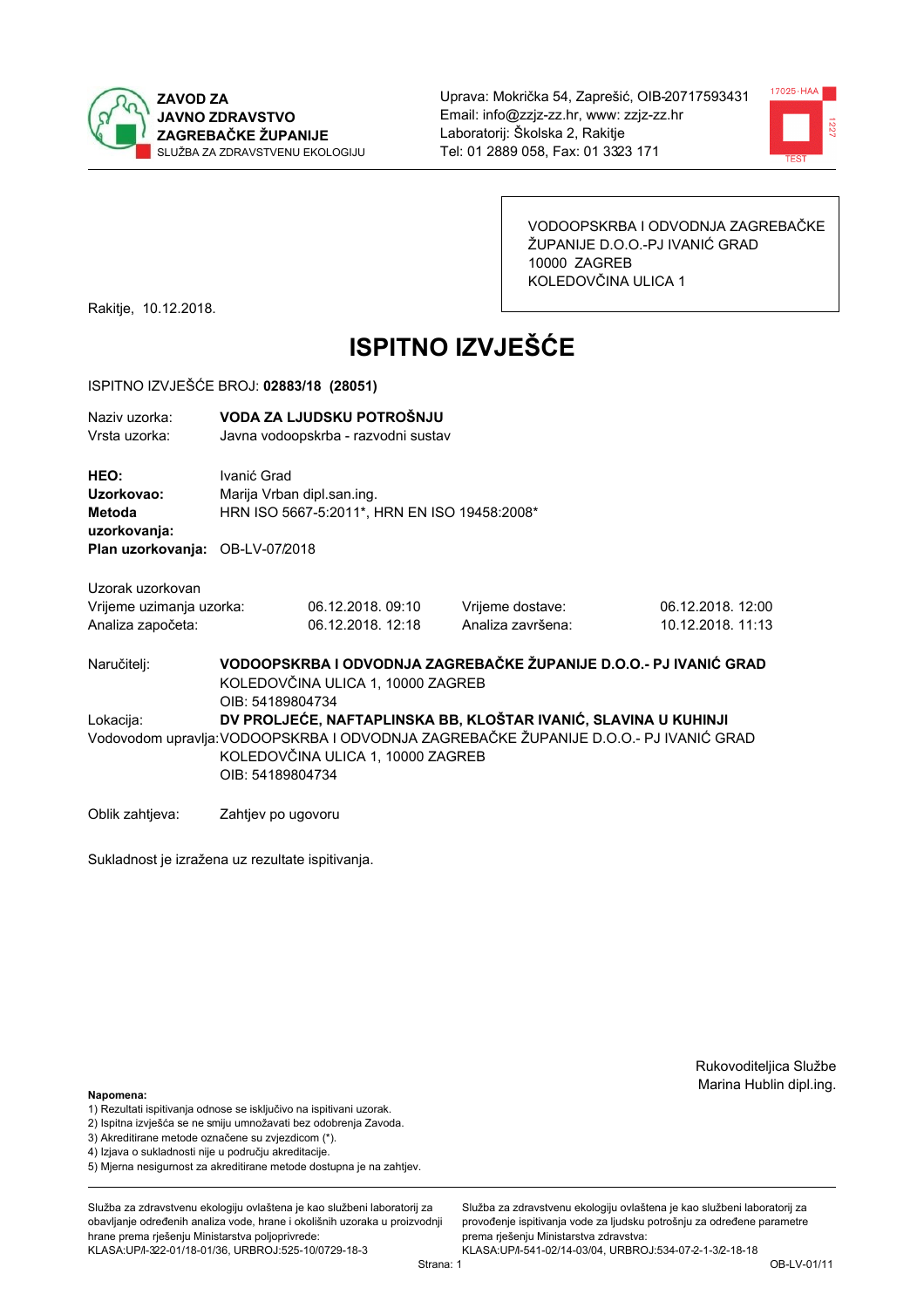## **REZULTATI ISPITIVANJA:**

Ispitno izviešće rezultat je elektroničke obrade podataka te je punovažeće bez žiga i potpisa

| Pokazatelj                | <b>Metoda</b>                           | <b>MJ</b>               | <b>Rezultatt</b> | <b>MDK**</b>  | <b>Sukladno</b> |
|---------------------------|-----------------------------------------|-------------------------|------------------|---------------|-----------------|
| Temperatura               | Standard Methods 21st Ed.<br>2005.2550B | $^{\circ}$ C            | 13,2             | 25            | DA              |
| Slobodni rezidualni klor  | HRN EN ISO 7393-2:2018                  | mg/L $Cl2$              | 0,12             | 0,5           | DA              |
| Boja                      | HRN EN ISO 7887:2012                    | mg/L Pt/Co skale        | < 5              | 20            | DA              |
| Mutnoća                   | HRN EN ISO 7027-1:2016*                 | NTU jedinica            | 0,23             | 4             | DA              |
| <b>Miris</b>              | HRN EN 1622:2008                        |                         | bez              | bez           | DA              |
| <b>Okus</b>               | HRN EN 1622:2008                        |                         | bez              | bez           | DA              |
| pH                        | HRN EN ISO 10523:2012*                  | pH jedinica             | 7,5              | $6, 5 - 9, 5$ | DA              |
| Temp.pri određivanju pH   |                                         | $^{\circ}$ C            | 13,8             |               |                 |
| Elektrovodljivost         | HRN EN 27888:2008*                      | µScm-1 pri 20°C         | 434              | 2.500         | DA              |
| Utrošak KMnO <sub>4</sub> | HRN EN ISO 8467:2001                    | mg/L $O_2$              | 1,0              | 5             | DA              |
| Kloridi                   | HRN EN ISO 10304-1:2009*                | mg/L CI                 | 10               | 250           | DA              |
| Nitriti                   | HRN EN ISO 10304-1:2009*                | mg/L $(NO2)$            | < 0,050          | 0,5           | DA              |
| Nitrati                   | HRN EN ISO 10304-1:2009*                | mg/L (NO <sub>3</sub> ) | 5,5              | 50            | DA              |
| Amonij                    | HRN ISO 7150-1:1998*                    | mg/L (NH                | < 0,05           | 0,5           | DA              |

trezultat izražen kao manje od (<) odnosi se na granicu kvantifikacije

\*\*maksimalno dozvoljena koncentracija

## Izjava o sukladnosti

Prema ispitanim parametrima uzorak vode JE SUKLADAN zahtievima članka 5. Zakona o vodi za ljudsku potrošnju (NN 56/2013, 64/2015, 104/2017) i priloga I Pravilnika o parametrima sukladnosti, metodama analize, monitoringu i planovima sigurnosti vode za ljudsku potrošnju te načinu vođenja registra pravnih osoba koje obavljaju djelatnost javne vodoopskrbe (NN 125/2017).

> Zamjena voditelja Odsjeka Marina Hublin dipl.ing.

## Odsjek za mikrobiološka ispitivanja voda

## **REZULTATI ISPITIVANJA:**

Ispitno izvješće rezultat je elektroničke obrade podataka te je punovažeće bez žiga i potpisa

| Pokazatelj             | <b>Metoda</b>           | <b>MJ</b>   | <b>Rezultat</b> | MDK** | <b>Sukladno</b> |
|------------------------|-------------------------|-------------|-----------------|-------|-----------------|
| Ukupni koliformi       | HRN EN ISO 9308-1:2014* | broj/100 mL |                 | 0     | DA              |
| Escherichia coli       | HRN EN ISO 9308-1:2014* | broj/100 mL |                 | 0     | DA              |
| Enterokoki             | HRN EN ISO 7899-2:2000* | broj/100 mL |                 | 0     | DA              |
| Pseudomonas aeruginosa | HRN EN ISO 16266:2008*  | broj/100 mL | < 1             | 0     | DA              |
| Aerobne bakt -36 C/48h | HRN EN ISO 6222:2000*   | broj/1 mL   |                 | 100   | DA              |
| Aerobne bakt -22°C/72h | HRN EN ISO 6222:2000*   | broj/1 mL   |                 | 100   | DA              |

\*\* maksimalno dozvoljena koncentracija

### Izjava o sukladnosti

Prema ispitanim parametrima uzorak vode JE SUKLADAN zahtjevima članka 5. Zakona o vodi za ljudsku potrošnju (NN 56/2013, 64/2015, 104/2017) i priloga I Pravilnika o parametrima sukladnosti, metodama analize, monitoringu i planovima sigurnosti vode za ljudsku potrošnju te načinu vođenja registra pravnih osoba koje obavljaju djelatnost javne vodoopskrbe (NN 125/2017).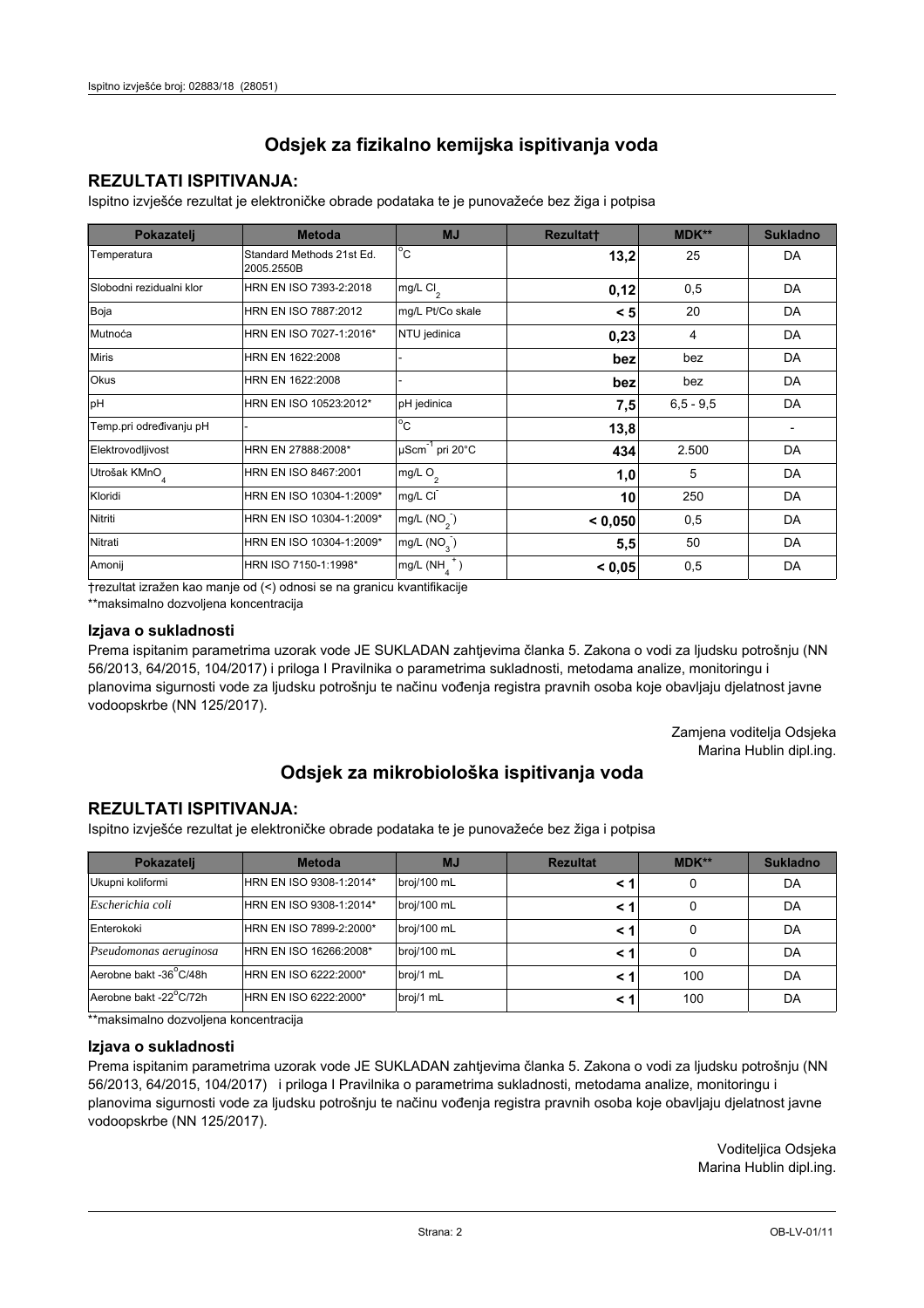



VODOOPSKRBA I ODVODNJA ZAGREBAČKE ŽUPANIJE D.O.O.-PJ IVANIĆ GRAD 10000 ZAGREB KOLEDOVČINA ULICA 1

Rakitje, 10.12.2018.

# **ISPITNO IZVJEŠĆE**

#### ISPITNO IZVJEŠĆE BROJ: 02882/18 (28050)

| Naziv uzorka:<br>Vrsta uzorka:  |             | VODA ZA LJUDSKU POTROŠNJU<br>Javna vodoopskrba - razvodni sustav |                                                                   |                   |  |
|---------------------------------|-------------|------------------------------------------------------------------|-------------------------------------------------------------------|-------------------|--|
| HEO:                            | Ivanić Grad |                                                                  |                                                                   |                   |  |
| Uzorkovao:                      |             | Marija Vrban dipl.san.ing.                                       |                                                                   |                   |  |
| Metoda                          |             | HRN ISO 5667-5:2011*, HRN EN ISO 19458:2008*                     |                                                                   |                   |  |
| uzorkovanja:                    |             |                                                                  |                                                                   |                   |  |
| Plan uzorkovanja: OB-LV-07/2018 |             |                                                                  |                                                                   |                   |  |
| Uzorak uzorkovan                |             |                                                                  |                                                                   |                   |  |
| Vrijeme uzimanja uzorka:        |             | 06.12.2018.08:50                                                 | Vrijeme dostave:                                                  | 06.12.2018. 12:00 |  |
| Analiza započeta:               |             | 06.12.2018. 12:17                                                | Analiza završena:                                                 | 10.12.2018. 11:12 |  |
| Naručitelj:                     |             |                                                                  | VODOOPSKRBA I ODVODNJA ZAGREBAČKE ŽUPANIJE D.O.O.- PJ IVANIĆ GRAD |                   |  |

KOLEDOVČINA ULICA 1, 10000 ZAGREB OIB: 54189804734 PRECRPNA STANICA, VUKOVARSKA ULICA, KLOŠTAR IVANIĆ, SLAVINA U KUHINJI Lokacija: Vodovodom upravlja: VODOOPSKRBA I ODVODNJA ZAGREBAČKE ŽUPANIJE D.O.O.- PJ IVANIĆ GRAD KOLEDOVČINA ULICA 1, 10000 ZAGREB OIB: 54189804734

Oblik zahtjeva: Zahtjev po ugovoru

Sukladnost je izražena uz rezultate ispitivanja.

Rukovoditeljica Službe Marina Hublin dipl.ing.

#### Napomena:

- 1) Rezultati ispitivanja odnose se isključivo na ispitivani uzorak.
- 2) Ispitna izvješća se ne smiju umnožavati bez odobrenja Zavoda.
- 3) Akreditirane metode označene su zvjezdicom (\*).
- 4) Iziava o sukladnosti nije u području akreditacije.
- 5) Mjerna nesigurnost za akreditirane metode dostupna je na zahtjev.

Služba za zdravstvenu ekologiju ovlaštena je kao službeni laboratorij za obavlianie određenih analiza vode, hrane i okolišnih uzoraka u proizvodniji hrane prema rješenju Ministarstva poljoprivrede: KLASA: UP/l-322-01/18-01/36, URBROJ: 525-10/0729-18-3

Služba za zdravstvenu ekologiju ovlaštena je kao službeni laboratorij za provođenie ispitivania vode za liudsku potrošniu za određene parametre prema riešenju Ministarstva zdravstva:

KLASA: UP/l-541-02/14-03/04, URBROJ: 534-07-2-1-3/2-18-18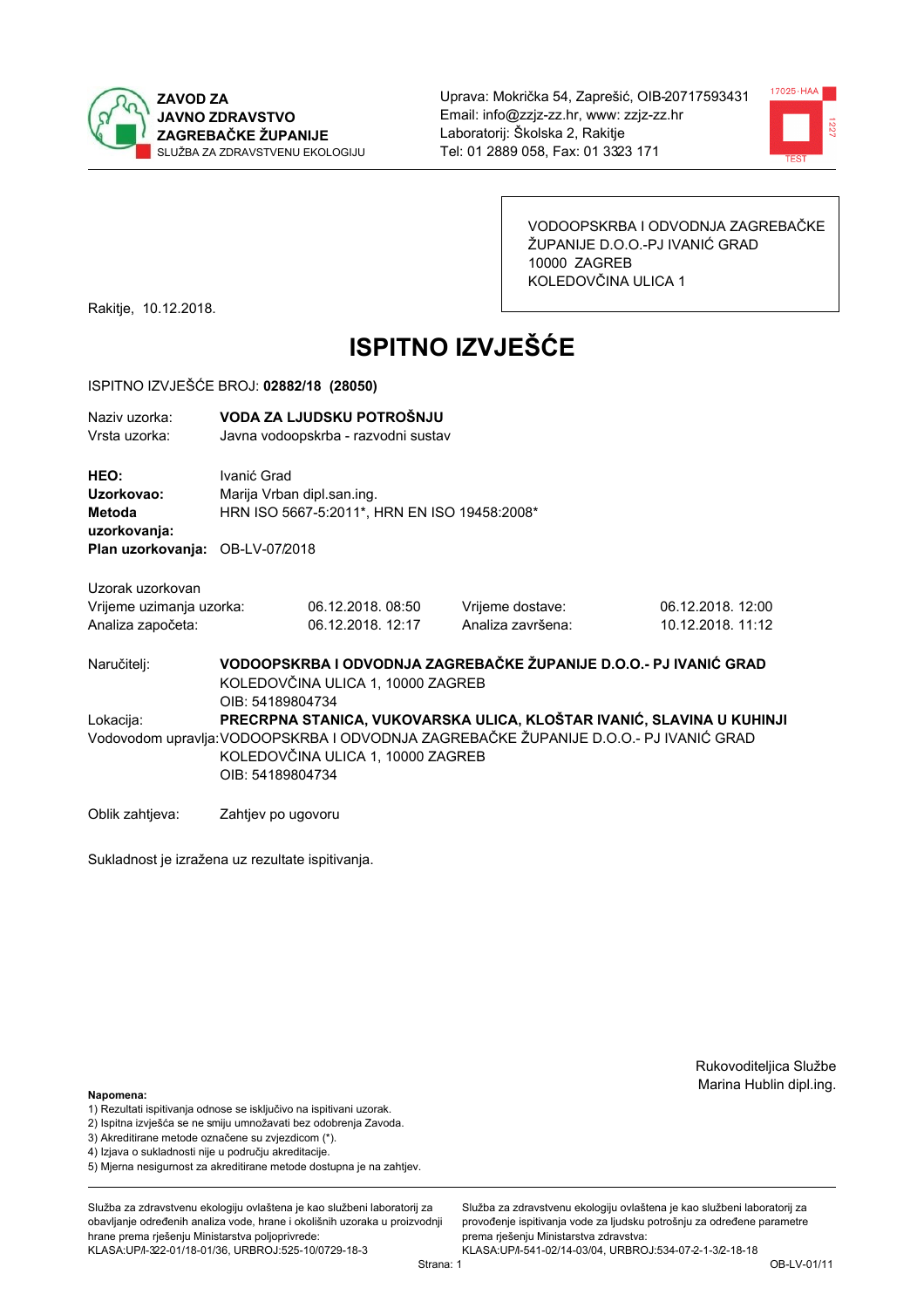## **REZULTATI ISPITIVANJA:**

Ispitno izviešće rezultat je elektroničke obrade podataka te je punovažeće bez žiga i potpisa

| Pokazatelj                | <b>Metoda</b>                           | <b>MJ</b>                   | <b>Rezultatt</b> | <b>MDK**</b>  | <b>Sukladno</b> |
|---------------------------|-----------------------------------------|-----------------------------|------------------|---------------|-----------------|
| Temperatura               | Standard Methods 21st Ed.<br>2005.2550B | $^{\circ}$ C                | 12,6             | 25            | DA              |
| Slobodni rezidualni klor  | HRN EN ISO 7393-2:2018                  | $mg/L$ Cl <sub>2</sub>      | 0,13             | 0,5           | DA              |
| Boja                      | HRN EN ISO 7887:2012                    | mg/L Pt/Co skale            | < 5              | 20            | DA              |
| Mutnoća                   | HRN EN ISO 7027-1:2016*                 | NTU jedinica                | 0,20             | 4             | DA              |
| <b>Miris</b>              | HRN EN 1622:2008                        |                             | bez              | bez           | DA              |
| <b>Okus</b>               | HRN EN 1622:2008                        |                             | bez              | bez           | DA              |
| pH                        | HRN EN ISO 10523:2012*                  | pH jedinica                 | 7,5              | $6, 5 - 9, 5$ | DA              |
| Temp.pri određivanju pH   |                                         | $^{\circ}$ C                | 13,8             |               |                 |
| Elektrovodljivost         | HRN EN 27888:2008*                      | µScm <sup>-1</sup> pri 20°C | 430              | 2.500         | DA              |
| Utrošak KMnO <sub>4</sub> | HRN EN ISO 8467:2001                    | mg/L $O_2$                  | 0,8              | 5             | DA              |
| Kloridi                   | HRN EN ISO 10304-1:2009*                | mg/L CI                     | 11               | 250           | DA              |
| Nitriti                   | HRN EN ISO 10304-1:2009*                | mg/L $(NO2)$                | < 0,050          | 0,5           | DA              |
| Nitrati                   | HRN EN ISO 10304-1:2009*                | mg/L (NO <sub>3</sub> )     | 5,6              | 50            | DA              |
| Amonij                    | HRN ISO 7150-1:1998*                    | mg/L (NH                    | < 0,05           | 0,5           | DA              |

trezultat izražen kao manje od (<) odnosi se na granicu kvantifikacije

\*\*maksimalno dozvoljena koncentracija

### Izjava o sukladnosti

Prema ispitanim parametrima uzorak vode JE SUKLADAN zahtievima članka 5. Zakona o vodi za ljudsku potrošnju (NN 56/2013, 64/2015, 104/2017) i priloga I Pravilnika o parametrima sukladnosti, metodama analize, monitoringu i planovima sigurnosti vode za ljudsku potrošnju te načinu vođenja registra pravnih osoba koje obavljaju djelatnost javne vodoopskrbe (NN 125/2017).

> Zamjena voditelja Odsjeka Marina Hublin dipl.ing.

## Odsjek za mikrobiološka ispitivanja voda

## **REZULTATI ISPITIVANJA:**

Ispitno izvješće rezultat je elektroničke obrade podataka te je punovažeće bez žiga i potpisa

| Pokazatelj             | <b>Metoda</b>           | <b>MJ</b>   | <b>Rezultat</b> | MDK** | <b>Sukladno</b> |
|------------------------|-------------------------|-------------|-----------------|-------|-----------------|
| Ukupni koliformi       | HRN EN ISO 9308-1:2014* | broj/100 mL |                 | 0     | DA              |
| Escherichia coli       | HRN EN ISO 9308-1:2014* | broj/100 mL |                 | 0     | DA              |
| Enterokoki             | HRN EN ISO 7899-2:2000* | broj/100 mL |                 | 0     | DA              |
| Pseudomonas aeruginosa | HRN EN ISO 16266:2008*  | broj/100 mL | < 1             | 0     | DA              |
| Aerobne bakt -36 C/48h | HRN EN ISO 6222:2000*   | broj/1 mL   |                 | 100   | DA              |
| Aerobne bakt -22°C/72h | HRN EN ISO 6222:2000*   | broj/1 mL   |                 | 100   | DA              |

\*\* maksimalno dozvoljena koncentracija

### Izjava o sukladnosti

Prema ispitanim parametrima uzorak vode JE SUKLADAN zahtjevima članka 5. Zakona o vodi za ljudsku potrošnju (NN 56/2013, 64/2015, 104/2017) i priloga I Pravilnika o parametrima sukladnosti, metodama analize, monitoringu i planovima sigurnosti vode za ljudsku potrošnju te načinu vođenja registra pravnih osoba koje obavljaju djelatnost javne vodoopskrbe (NN 125/2017).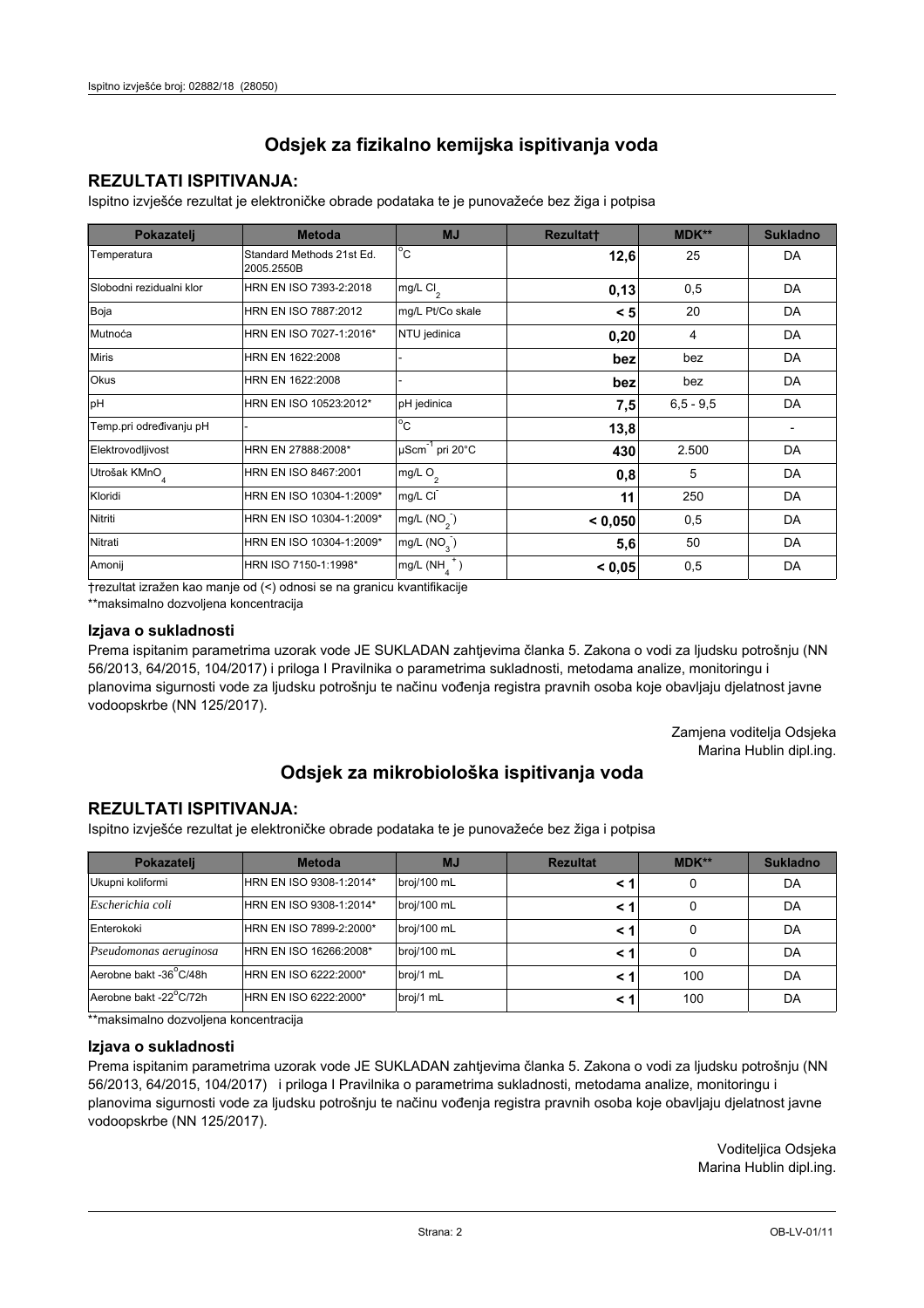



VODOOPSKRBA I ODVODNJA ZAGREBAČKE ŽUPANIJE D.O.O.-PJ IVANIĆ GRAD 10000 ZAGREB KOLEDOVČINA ULICA 1

Rakitje, 10.12.2018.

# **ISPITNO IZVJEŠĆE**

#### ISPITNO IZVJEŠĆE BROJ: 02881/18 (28049)

| Naziv uzorka:<br>Vrsta uzorka: |                                              | VODA ZA LJUDSKU POTROŠNJU<br>Javna vodoopskrba - razvodni sustav |                   |                   |  |  |
|--------------------------------|----------------------------------------------|------------------------------------------------------------------|-------------------|-------------------|--|--|
| HEO:                           | Ivanić Grad                                  |                                                                  |                   |                   |  |  |
| Uzorkovao:                     |                                              | Marija Vrban dipl.san.ing.                                       |                   |                   |  |  |
| Metoda<br>uzorkovanja:         | HRN ISO 5667-5:2011*, HRN EN ISO 19458:2008* |                                                                  |                   |                   |  |  |
|                                | Plan uzorkovanja: OB-LV-07/2018              |                                                                  |                   |                   |  |  |
| Uzorak uzorkovan               |                                              |                                                                  |                   |                   |  |  |
| Vrijeme uzimanja uzorka:       |                                              | 06.12.2018.08:30                                                 | Vrijeme dostave:  | 06.12.2018. 12:00 |  |  |
| Analiza započeta:              |                                              | 06.12.2018. 12:16                                                | Analiza završena: | 10.12.2018. 11:12 |  |  |

VODOOPSKRBA I ODVODNJA ZAGREBAČKE ŽUPANIJE D.O.O.- PJ IVANIĆ GRAD Naručitelj: KOLEDOVČINA ULICA 1, 10000 ZAGREB OIB: 54189804734 Lokacija: OŠ STJEPANA BASARIČEKA. MILKE TRNINE 14. IVANIĆ GRAD. SLAVINA U KUHINJI Vodovodom upravlja: VODOOPSKRBA I ODVODNJA ZAGREBAČKE ŽUPANIJE D.O.O.- PJ IVANIĆ GRAD KOLEDOVČINA ULICA 1, 10000 ZAGREB OIB: 54189804734

Oblik zahtjeva: Zahtjev po ugovoru

Sukladnost je izražena uz rezultate ispitivanja.

Rukovoditeljica Službe Marina Hublin dipl.ing.

#### Napomena:

- 1) Rezultati ispitivanja odnose se isključivo na ispitivani uzorak.
- 2) Ispitna izvješća se ne smiju umnožavati bez odobrenja Zavoda.
- 3) Akreditirane metode označene su zvjezdicom (\*).
- 4) Iziava o sukladnosti nije u području akreditacije.
- 5) Mjerna nesigurnost za akreditirane metode dostupna je na zahtjev.

Služba za zdravstvenu ekologiju ovlaštena je kao službeni laboratorij za obavlianie određenih analiza vode, hrane i okolišnih uzoraka u proizvodniji hrane prema rješenju Ministarstva poljoprivrede: KLASA: UP/l-322-01/18-01/36, URBROJ: 525-10/0729-18-3

Služba za zdravstvenu ekologiju ovlaštena je kao službeni laboratorij za provođenie ispitivania vode za liudsku potrošniu za određene parametre prema riešenju Ministarstva zdravstva: KLASA: UP/l-541-02/14-03/04, URBROJ: 534-07-2-1-3/2-18-18

Strana: 1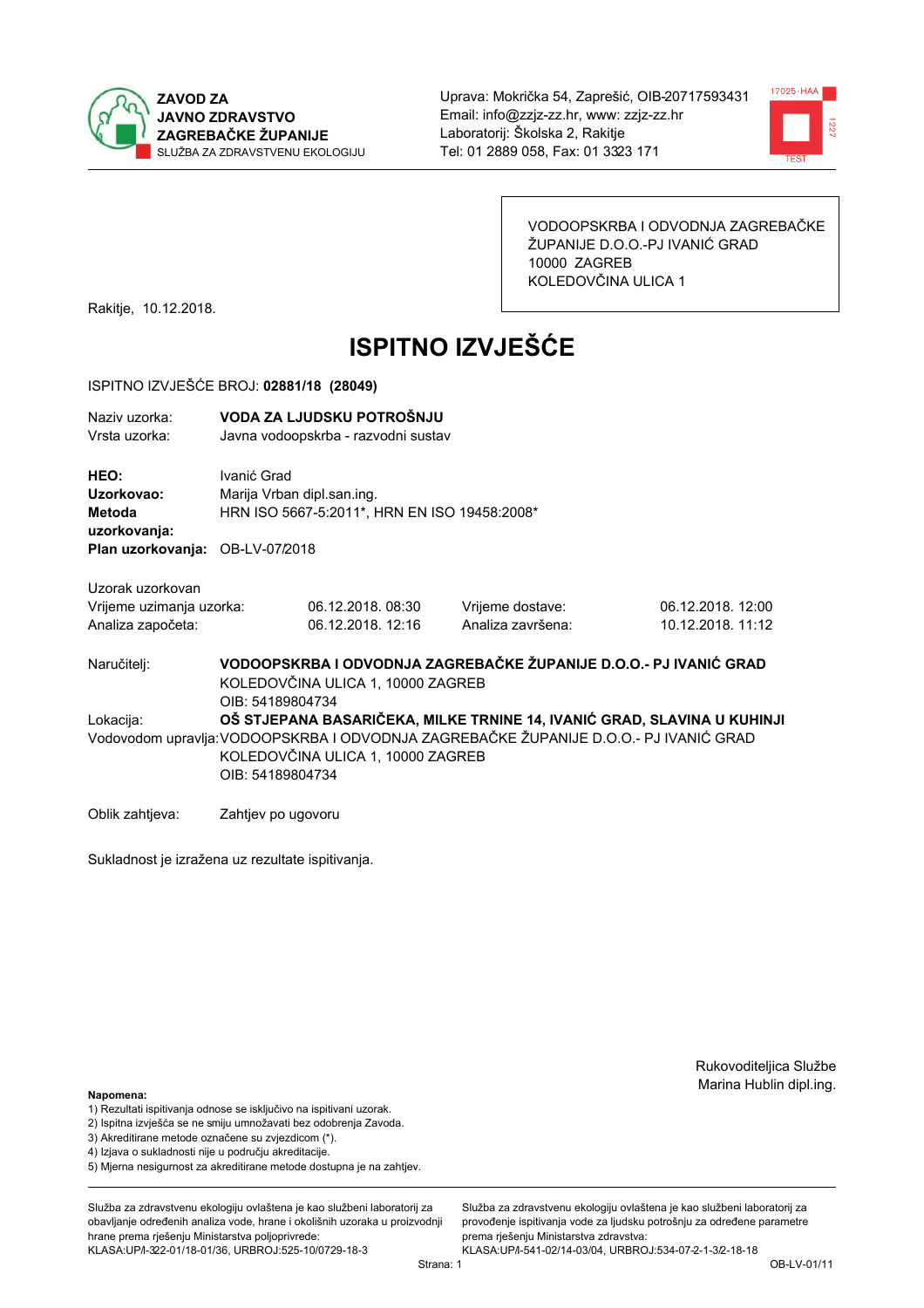## **REZULTATI ISPITIVANJA:**

Ispitno izviešće rezultat je elektroničke obrade podataka te je punovažeće bez žiga i potpisa

| Pokazatelj                | <b>Metoda</b>                           | <b>MJ</b>                   | <b>Rezultatt</b> | <b>MDK**</b>  | <b>Sukladno</b> |
|---------------------------|-----------------------------------------|-----------------------------|------------------|---------------|-----------------|
| Temperatura               | Standard Methods 21st Ed.<br>2005.2550B | $^{\circ}$ C                | 18               | 25            | DA              |
| Slobodni rezidualni klor  | HRN EN ISO 7393-2:2018                  | mg/L $Cl2$                  | 0, 16            | 0,5           | DA              |
| Boja                      | HRN EN ISO 7887:2012                    | mg/L Pt/Co skale            | < 5              | 20            | DA              |
| Mutnoća                   | HRN EN ISO 7027-1:2016*                 | NTU jedinica                | 0, 19            | 4             | DA              |
| <b>Miris</b>              | HRN EN 1622:2008                        |                             | bez              | bez           | DA              |
| Okus                      | HRN EN 1622:2008                        |                             | bez              | bez           | DA              |
| pH                        | HRN EN ISO 10523:2012*                  | pH jedinica                 | 7,5              | $6, 5 - 9, 5$ | DA              |
| Temp.pri određivanju pH   |                                         | $^{\circ}$ C                | 14,1             |               |                 |
| Elektrovodljivost         | HRN EN 27888:2008*                      | µScm <sup>-1</sup> pri 20°C | 431              | 2.500         | DA              |
| Utrošak KMnO <sub>4</sub> | HRN EN ISO 8467:2001                    | mg/L $O2$                   | 1,2              | 5             | DA              |
| Kloridi                   | HRN EN ISO 10304-1:2009*                | mg/L CI                     | 10               | 250           | DA              |
| Nitriti                   | HRN EN ISO 10304-1:2009*                | mg/L $(NO2)$                | < 0,050          | 0,5           | DA              |
| Nitrati                   | HRN EN ISO 10304-1:2009*                | mg/L $(NO_{\alpha})$        | 5,7              | 50            | DA              |
| Amonij                    | HRN ISO 7150-1:1998*                    | mg/L (NH                    | < 0,05           | 0,5           | DA              |

trezultat izražen kao manje od (<) odnosi se na granicu kvantifikacije

\*\*maksimalno dozvoljena koncentracija

## Izjava o sukladnosti

Prema ispitanim parametrima uzorak vode JE SUKLADAN zahtievima članka 5. Zakona o vodi za ljudsku potrošnju (NN 56/2013, 64/2015, 104/2017) i priloga I Pravilnika o parametrima sukladnosti, metodama analize, monitoringu i planovima sigurnosti vode za ljudsku potrošnju te načinu vođenja registra pravnih osoba koje obavljaju djelatnost javne vodoopskrbe (NN 125/2017).

> Zamjena voditelja Odsjeka Marina Hublin dipl.ing.

## Odsjek za mikrobiološka ispitivanja voda

## **REZULTATI ISPITIVANJA:**

Ispitno izvješće rezultat je elektroničke obrade podataka te je punovažeće bez žiga i potpisa

| Pokazatelj             | <b>Metoda</b>           | <b>MJ</b>   | <b>Rezultat</b> | <b>MDK**</b> | <b>Sukladno</b> |
|------------------------|-------------------------|-------------|-----------------|--------------|-----------------|
| Ukupni koliformi       | HRN EN ISO 9308-1:2014* | broj/100 mL |                 |              | DA              |
| Escherichia coli       | HRN EN ISO 9308-1:2014* | broj/100 mL | < 1             |              | DA              |
| Enterokoki             | HRN EN ISO 7899-2:2000* | broj/100 mL | < '             |              | DA              |
| Pseudomonas aeruginosa | HRN EN ISO 16266:2008*  | broj/100 mL | < 1             | 0            | DA              |
| Aerobne bakt -36 C/48h | HRN EN ISO 6222:2000*   | broj/1 mL   |                 | 100          | DA              |
| Aerobne bakt -22°C/72h | HRN EN ISO 6222:2000*   | broj/1 mL   | < 1             | 100          | DA              |

\*\* maksimalno dozvoljena koncentracija

### Izjava o sukladnosti

Prema ispitanim parametrima uzorak vode JE SUKLADAN zahtjevima članka 5. Zakona o vodi za ljudsku potrošnju (NN 56/2013, 64/2015, 104/2017) i priloga I Pravilnika o parametrima sukladnosti, metodama analize, monitoringu i planovima sigurnosti vode za ljudsku potrošnju te načinu vođenja registra pravnih osoba koje obavljaju djelatnost javne vodoopskrbe (NN 125/2017).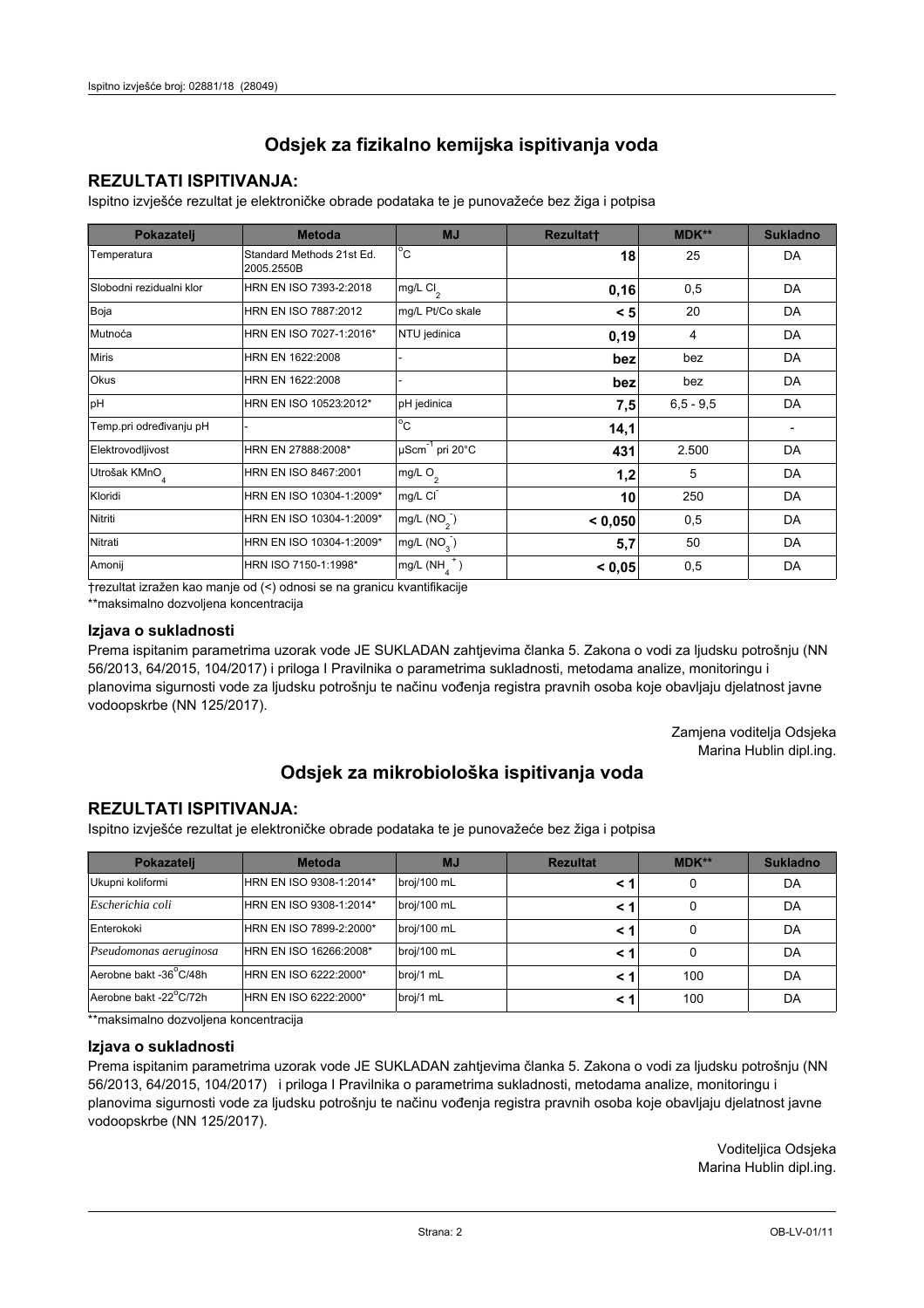



VODOOPSKRBA I ODVODNJA ZAGREBAČKE ŽUPANIJE D.O.O.-PJ IVANIĆ GRAD 10000 ZAGREB KOLEDOVČINA ULICA 1

Rakitje, 10.12.2018.

# **ISPITNO IZVJEŠĆE**

#### ISPITNO IZVJEŠĆE BROJ: 02880/18 (28048)

| Naziv uzorka:<br>Vrsta uzorka:                      |                                                                                                                            | VODA ZA LJUDSKU POTROŠNJU<br>Javna vodoopskrba - razvodni sustav |                                                            |                   |  |
|-----------------------------------------------------|----------------------------------------------------------------------------------------------------------------------------|------------------------------------------------------------------|------------------------------------------------------------|-------------------|--|
| <b>HEO:</b><br>Uzorkovao:<br>Metoda<br>uzorkovanja: | Ivanić Grad<br>Marija Vrban dipl.san.ing.                                                                                  | HRN ISO 5667-5:2011*, HRN EN ISO 19458:2008*                     |                                                            |                   |  |
| Plan uzorkovanja: OB-LV-07/2018                     |                                                                                                                            |                                                                  |                                                            |                   |  |
| Uzorak uzorkovan                                    |                                                                                                                            |                                                                  |                                                            |                   |  |
| Vrijeme uzimanja uzorka:                            |                                                                                                                            | 06.12.2018.08:15                                                 | Vrijeme dostave:                                           | 06.12.2018. 12:00 |  |
| Analiza započeta:                                   |                                                                                                                            | 06.12.2018. 12:15                                                | Analiza završena:                                          | 10.12.2018. 11:11 |  |
| Naručiteli:                                         | VODOOPSKRBA I ODVODNJA ZAGREBAČKE ŽUPANIJE D.O.O.- PJ IVANIĆ GRAD<br>KOLEDOVČINA ULICA 1, 10000 ZAGREB<br>OIB: 54189804734 |                                                                  |                                                            |                   |  |
| يمننهم يلميا                                        |                                                                                                                            |                                                                  | DVI IVADA MILIZE TOMINE DO IVANIÓ COAD QUAVINA ILIZILIM IL |                   |  |

Lokacija: PV LIVADA, MILKE TRNINE BB, IVANIĆ GRAD, SLAVINA U KUHINJI Vodovodom upravlja: VODOOPSKRBA I ODVODNJA ZAGREBAČKE ŽUPANIJE D.O.O.- PJ IVANIĆ GRAD KOLEDOVČINA ULICA 1, 10000 ZAGREB OIB: 54189804734

Oblik zahtjeva: Zahtjev po ugovoru

Sukladnost je izražena uz rezultate ispitivanja.

Rukovoditeljica Službe Marina Hublin dipl.ing.

#### Napomena:

- 1) Rezultati ispitivanja odnose se isključivo na ispitivani uzorak.
- 2) Ispitna izvješća se ne smiju umnožavati bez odobrenja Zavoda.
- 3) Akreditirane metode označene su zvjezdicom (\*).
- 4) Iziava o sukladnosti nije u području akreditacije.
- 5) Mjerna nesigurnost za akreditirane metode dostupna je na zahtjev.

Služba za zdravstvenu ekologiju ovlaštena je kao službeni laboratorij za obavlianie određenih analiza vode, hrane i okolišnih uzoraka u proizvodniji hrane prema rješenju Ministarstva poljoprivrede: KLASA: UP/l-322-01/18-01/36, URBROJ: 525-10/0729-18-3

Služba za zdravstvenu ekologiju ovlaštena je kao službeni laboratorij za provođenie ispitivania vode za liudsku potrošniu za određene parametre prema rješenju Ministarstva zdravstva:

KLASA: UP/l-541-02/14-03/04, URBROJ: 534-07-2-1-3/2-18-18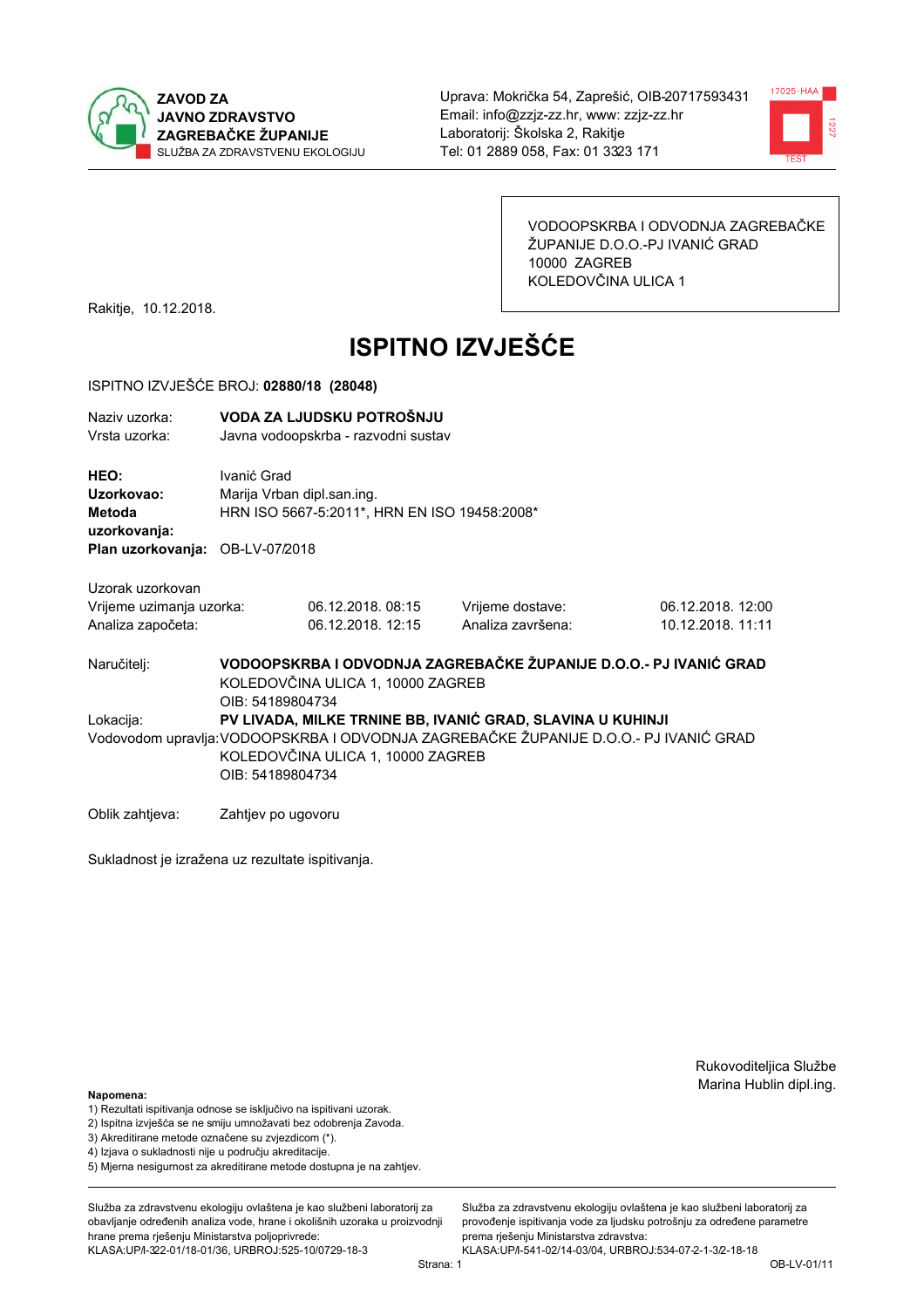## **REZULTATI ISPITIVANJA:**

Ispitno izviešće rezultat je elektroničke obrade podataka te je punovažeće bez žiga i potpisa

| Pokazatelj                | <b>Metoda</b>                           | <b>MJ</b>               | <b>Rezultatt</b> | <b>MDK**</b>  | <b>Sukladno</b> |
|---------------------------|-----------------------------------------|-------------------------|------------------|---------------|-----------------|
| Temperatura               | Standard Methods 21st Ed.<br>2005.2550B | $^{\circ}$ C            | 17,6             | 25            | DA              |
| Slobodni rezidualni klor  | HRN EN ISO 7393-2:2018                  | mg/L $Cl2$              | 0,13             | 0,5           | DA              |
| Boja                      | HRN EN ISO 7887:2012                    | mg/L Pt/Co skale        | < 5              | 20            | DA              |
| Mutnoća                   | HRN EN ISO 7027-1:2016*                 | NTU jedinica            | 0,16             | 4             | DA              |
| <b>Miris</b>              | HRN EN 1622:2008                        |                         | bez              | bez           | DA              |
| <b>Okus</b>               | HRN EN 1622:2008                        |                         | bez              | bez           | DA              |
| pH                        | HRN EN ISO 10523:2012*                  | pH jedinica             | 7,5              | $6, 5 - 9, 5$ | DA              |
| Temp.pri određivanju pH   |                                         | $^{\circ}$ C            | 14,2             |               |                 |
| Elektrovodljivost         | HRN EN 27888:2008*                      | µScm-1 pri 20°C         | 430              | 2.500         | DA              |
| Utrošak KMnO <sub>4</sub> | HRN EN ISO 8467:2001                    | mg/L $O_2$              | 0,6              | 5             | DA              |
| Kloridi                   | HRN EN ISO 10304-1:2009*                | mg/L CI                 | 10               | 250           | DA              |
| Nitriti                   | HRN EN ISO 10304-1:2009*                | mg/L $(NO2)$            | < 0,050          | 0,5           | DA              |
| Nitrati                   | HRN EN ISO 10304-1:2009*                | mg/L (NO <sub>3</sub> ) | 5,6              | 50            | DA              |
| Amonij                    | HRN ISO 7150-1:1998*                    | mg/L (NH                | < 0,05           | 0,5           | DA              |

trezultat izražen kao manje od (<) odnosi se na granicu kvantifikacije

\*\*maksimalno dozvoljena koncentracija

## Izjava o sukladnosti

Prema ispitanim parametrima uzorak vode JE SUKLADAN zahtievima članka 5. Zakona o vodi za ljudsku potrošnju (NN 56/2013, 64/2015, 104/2017) i priloga I Pravilnika o parametrima sukladnosti, metodama analize, monitoringu i planovima sigurnosti vode za ljudsku potrošnju te načinu vođenja registra pravnih osoba koje obavljaju djelatnost javne vodoopskrbe (NN 125/2017).

> Zamjena voditelja Odsjeka Marina Hublin dipl.ing.

## Odsjek za mikrobiološka ispitivanja voda

## **REZULTATI ISPITIVANJA:**

Ispitno izvješće rezultat je elektroničke obrade podataka te je punovažeće bez žiga i potpisa

| Pokazatelj             | <b>Metoda</b>           | <b>MJ</b>   | <b>Rezultat</b> | MDK** | <b>Sukladno</b> |
|------------------------|-------------------------|-------------|-----------------|-------|-----------------|
| Ukupni koliformi       | HRN EN ISO 9308-1:2014* | broj/100 mL |                 | 0     | DA              |
| Escherichia coli       | HRN EN ISO 9308-1:2014* | broj/100 mL |                 | 0     | DA              |
| Enterokoki             | HRN EN ISO 7899-2:2000* | broj/100 mL |                 | 0     | DA              |
| Pseudomonas aeruginosa | HRN EN ISO 16266:2008*  | broj/100 mL | < 1             | 0     | DA              |
| Aerobne bakt -36 C/48h | HRN EN ISO 6222:2000*   | broj/1 mL   |                 | 100   | DA              |
| Aerobne bakt -22°C/72h | HRN EN ISO 6222:2000*   | broj/1 mL   |                 | 100   | DA              |

\*\* maksimalno dozvoljena koncentracija

### Izjava o sukladnosti

Prema ispitanim parametrima uzorak vode JE SUKLADAN zahtjevima članka 5. Zakona o vodi za ljudsku potrošnju (NN 56/2013, 64/2015, 104/2017) i priloga I Pravilnika o parametrima sukladnosti, metodama analize, monitoringu i planovima sigurnosti vode za ljudsku potrošnju te načinu vođenja registra pravnih osoba koje obavljaju djelatnost javne vodoopskrbe (NN 125/2017).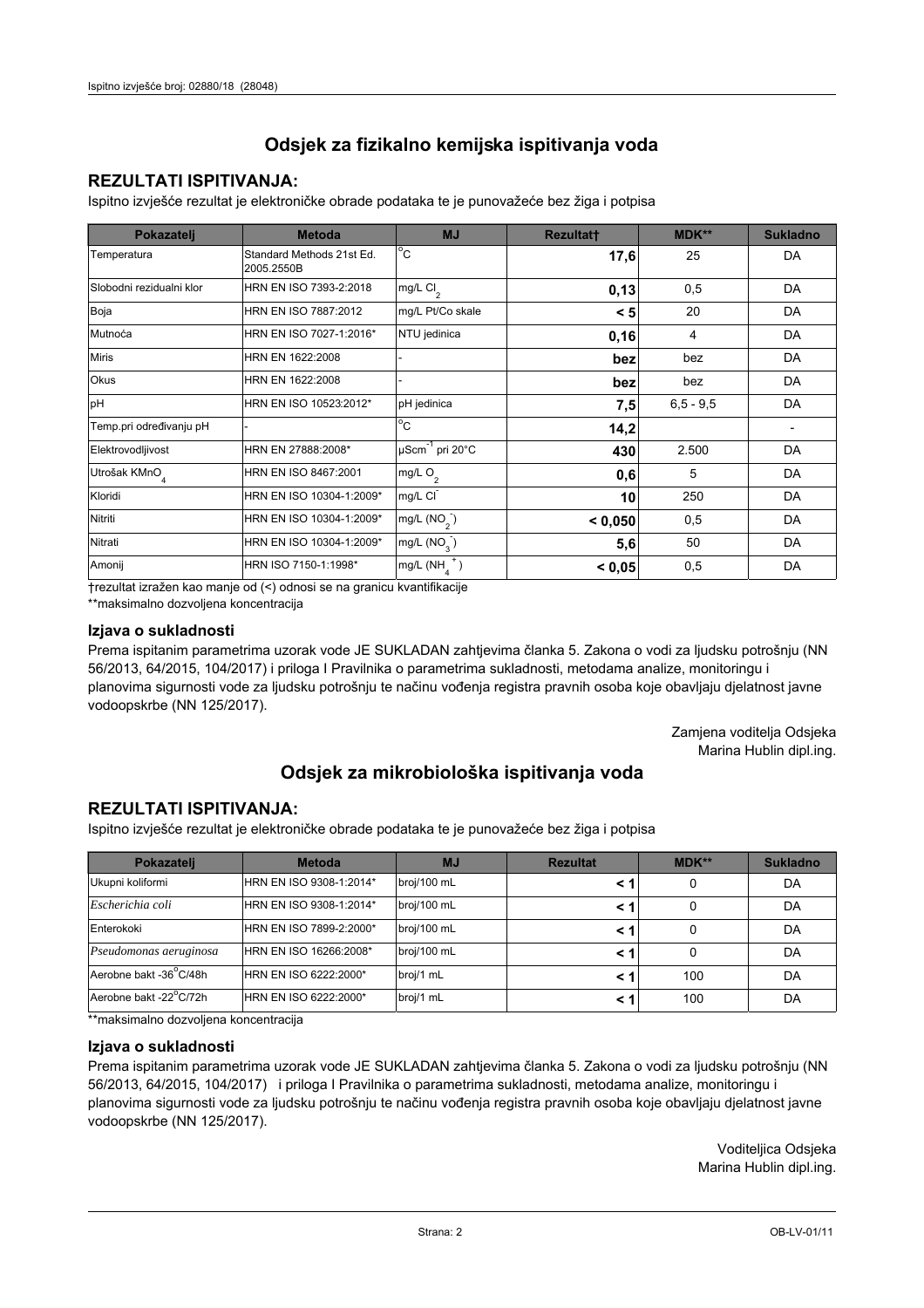



VODOOPSKRBA I ODVODNJA ZAGREBAČKE ŽUPANIJE D.O.O.-PJ IVANIĆ GRAD 10000 ZAGREB KOLEDOVČINA ULICA 1

Rakitje, 10.12.2018.

# **ISPITNO IZVJEŠĆE**

#### ISPITNO IZVJEŠĆE BROJ: 02879/18 (28047)

| Naziv uzorka: | VODA ZA LJUDSKU POTROŠNJU           |
|---------------|-------------------------------------|
| Vrsta uzorka: | Javna vodoopskrba - razvodni sustav |

HEO: Ivanić Grad Uzorkovao: Marija Vrban dipl.san.ing. HRN ISO 5667-5:2011\*, HRN EN ISO 19458:2008\* Metoda uzorkovanja: Plan uzorkovanja: OB-LV-07/2018

Uzorak uzorkovan Vrijeme uzimanja uzorka:

| Vrijeme uzimanja uzorka: | 06.12.2018.08:00  |  |
|--------------------------|-------------------|--|
| Analiza započeta:        | 06.12.2018. 12:13 |  |

Vrijeme dostave: Analiza završena: 06.12.2018. 12:00 10 12 2018 11:10

VODOOPSKRBA I ODVODNJA ZAGREBAČKE ŽUPANIJE D.O.O.- PJ IVANIĆ GRAD Naručitelj: KOLEDOVČINA ULICA 1, 10000 ZAGREB OIB: 54189804734 Lokacija: OŠ POSAVSKI BREGI, SAVSKA 70. POSAVSKI BREGI, SLAVINA U KUHINJI Vodovodom upravlja: VODOOPSKRBA I ODVODNJA ZAGREBAČKE ŽUPANIJE D.O.O.- PJ IVANIĆ GRAD KOLEDOVČINA ULICA 1, 10000 ZAGREB OIB: 54189804734

Oblik zahtjeva: Zahtjev po ugovoru

Sukladnost je izražena uz rezultate ispitivanja.

Rukovoditeljica Službe Marina Hublin dipl.ing.

#### Napomena:

- 1) Rezultati ispitivanja odnose se isključivo na ispitivani uzorak.
- 2) Ispitna izvješća se ne smiju umnožavati bez odobrenja Zavoda.
- 3) Akreditirane metode označene su zvjezdicom (\*).
- 4) Iziava o sukladnosti nije u područiu akreditacije.
- 5) Mjerna nesigurnost za akreditirane metode dostupna je na zahtjev.

Služba za zdravstvenu ekologiju ovlaštena je kao službeni laboratorij za obavlianie određenih analiza vode, hrane i okolišnih uzoraka u proizvodniji hrane prema rješenju Ministarstva poljoprivrede: KLASA: UP/l-322-01/18-01/36, URBROJ: 525-10/0729-18-3

Strana: 1

Služba za zdravstvenu ekologiju ovlaštena je kao službeni laboratorij za provođenie ispitivania vode za liudsku potrošniu za određene parametre prema riešenju Ministarstva zdravstva: